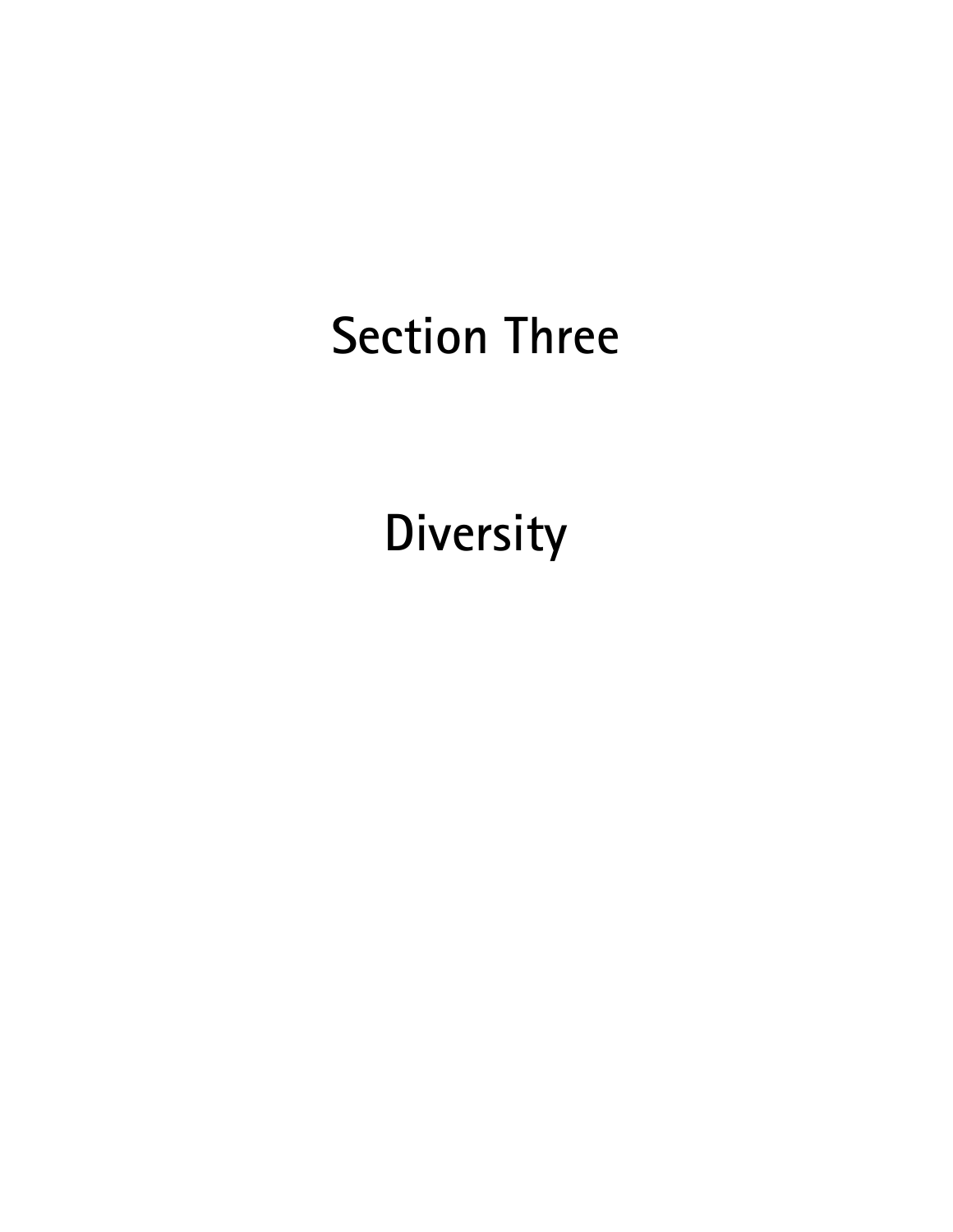# **Contents**

| Importance of Biodiversity | 3  |
|----------------------------|----|
| Soil Biodiversity          | 9  |
| The Value of Biodiversity  | 14 |
| Increasing Biodiversity    | 15 |
| Trees                      | 16 |
| Regulating the Woodland    | 20 |
| Shelterbelts               | 21 |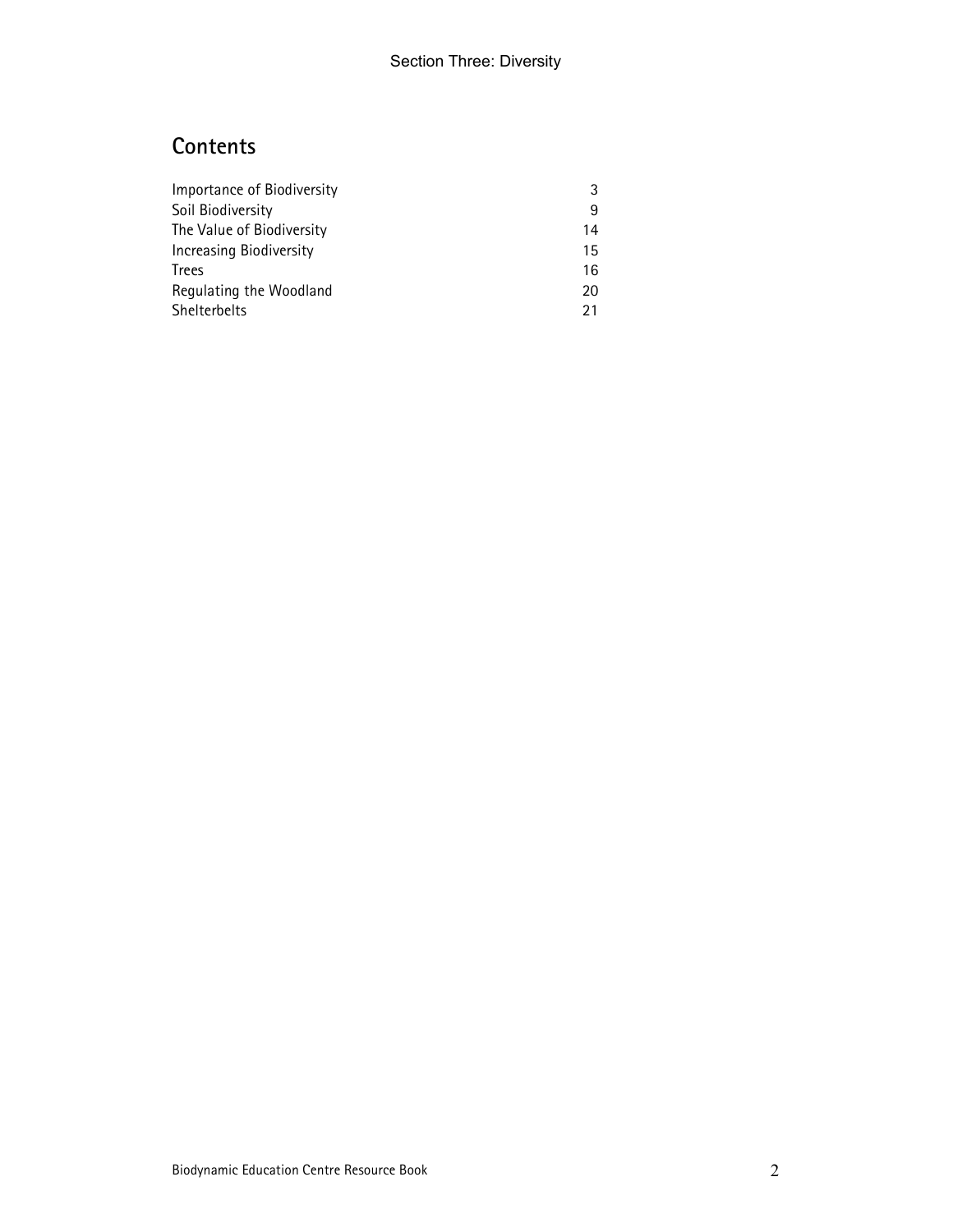# Importance of Biodiversity

Biological diversity is responsible for the maintenance of the world as we know it. The gene pool is a real treasure. This living treasure of seeds comprises billions of years of evolution and at least 12,000 years of human selection for agriculture. From a biological viewpoint, genetic diversity is as essential to life as food, air and water. Today our society relies on only 150 out of a possible 80,000 food plants. Since 1990, of the variety of food plants that our grandparents ate, only 3% are still available today.

The loss of genetic diversity in the food supply chain directly impedes the safety of crops, because of their ability to adapt, to resist blights, pests and disease depends on variation. When one plant becomes extinct, so too will the 20 – 40 animal and insect species that rely on it.

Gardeners are emerging as principal biological heroes in the struggle of the era to maintain the biological diversity that sustains life on the planet.

Fetzer Garden, USA

### Diversity and Stability

Generally, the more complex the web, the less likely it is that a disturbance will cause individual species to die out. So the system remains stable. If an organism's normal food source is not available there is so much variety (diversity) that it can eat something else. Also, if a particular consumer dies or moves away from the ecosystem, others will eat its feed.

So, in natural ecosystems, there is a relationship between diversity and stability. The more variety in the system the better the system can survive a disturbance. Even on a farm, the right sort of diversity will help stabilise the ecosystem.

### Diversity and Complexity

In nature, balance is associated with diversity and complexity. However, just by making the system more complex and diverse doesn't guarantee that it will be balanced. But diversity in many organic systems can mean less pest damage because pests have difficulty finding their food (because there is not a lot of one type of plant or animal) and because there are more animals (or plants) to destroy them.

Diversity of plants could also mean more allopathic effects where germination, growth and metabolism of one plant is inhibited by the release of chemicals from another plant.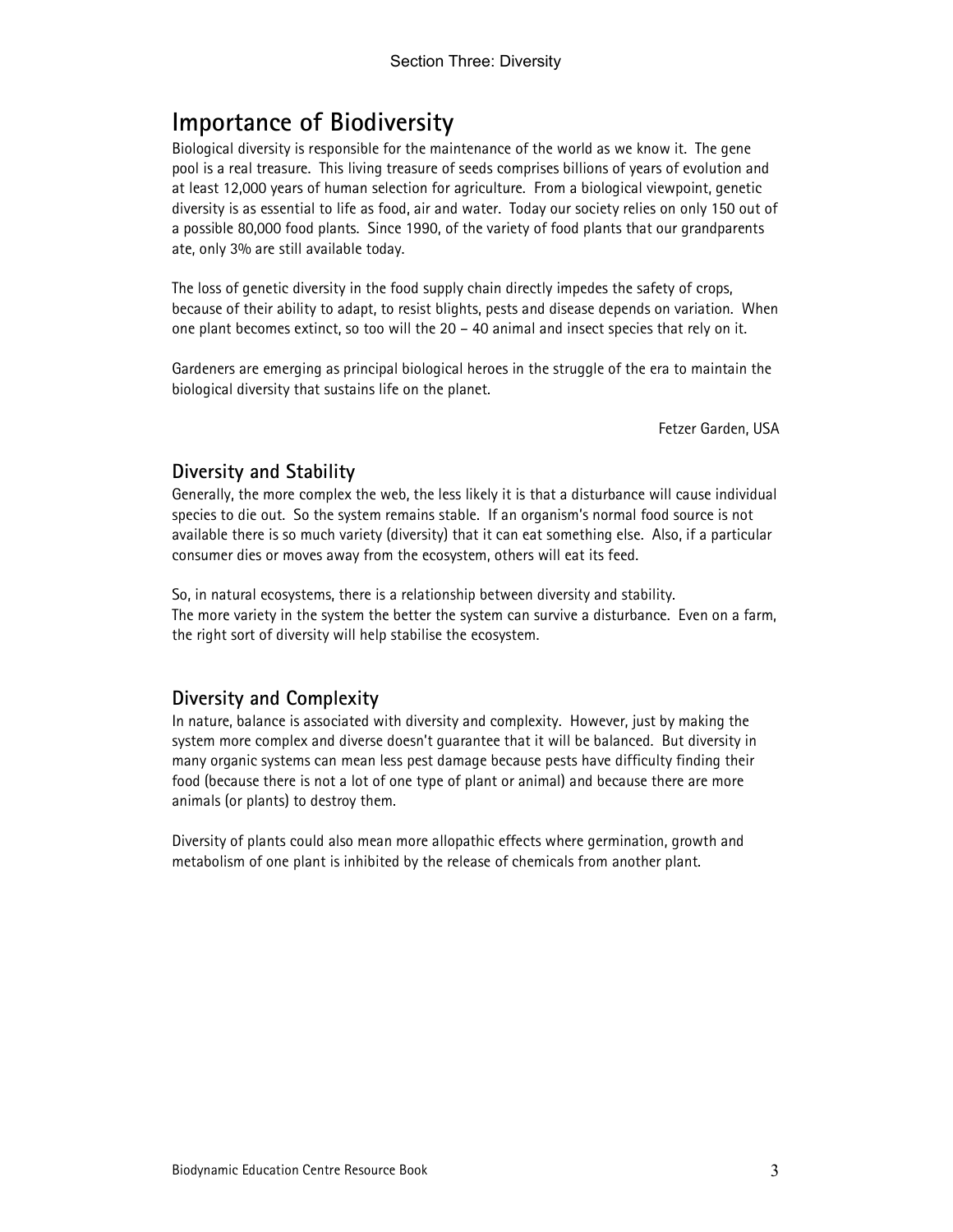### What Do We Mean by Biodiversity

by Faith Thomas

With so much discussion about the importance of biodiversity it is essential to clarify what it actually means, and to ensure that we are aware of the many reasons for protecting and fostering it. The superficial nature of the mass media seems to breed a culture of partial understanding that is dangerous, leading to community decisions that fail to address important issues.

The term biodiversity simply means 'the variety of life', however, the simplicity of this definition in no way expresses the importance of biodiversity, that by compromising life itself.

There are three levels of life to consider when we talk about biodiversity:

- Diversity between ecological systems as a dune to an estuary or a littoral rainforest as to dry sclerophyll forest
- Diversity between species as a snake to a tortoise or a Eucalyptus punctata as to a Eucalyptus paniculate
- Diversity within species as a Queensland blue to a Jap pumpkin or a Smith to a Jones.

The concept of biodiversity becomes more complex when we recognise the complexity of life itself. We all see the variety of life around us; there are millions of species on Earth and they give life a wonderful flavour and beauty. It is a sad thing when one of these species is declared extinct, but do we really think about how losing these species endangers the integrity of the web of life itself? Do we recognise the connections that exist between and within species and ecosystems?

Consider the humble mosquito, in no danger of extinction, but a good example none the less. If the mosquito was removed from the web of life how would this impact on the lizards, frogs and other species that feed on them? In a diverse system, other species (flies, gnats, fleas etc) are available and the frogs and lizards adapt; stability is easily maintained. But imagine a system already full of gaps, where diversity has already been compromised. Disturbance in the system is no longer so easily overcome.

Inherent in biodiversity is the ability for an ecological or natural system to maintain stability. Take a simple human example. In a natural disaster such as a flood or earthquake, a small group of people will be much more likely to survive if they all have different professions and occupations, than if they had the same skills and abilities. This principle holds true on all levels, from the diversity of ecosystems to the diversity of microorganisms in the human intestine. A stable system is resilient and can survive the onslaughts of both nature and human kind.

Consider diversity within species. When we look around us we can see this very clearly in our own species, within and between families, as well as across 'races'. We are all different, and diversity within a species does not stop at skin colour and facial features but also determines immunity, susceptibility to illness and many other survival traits.

We are part of the web of life.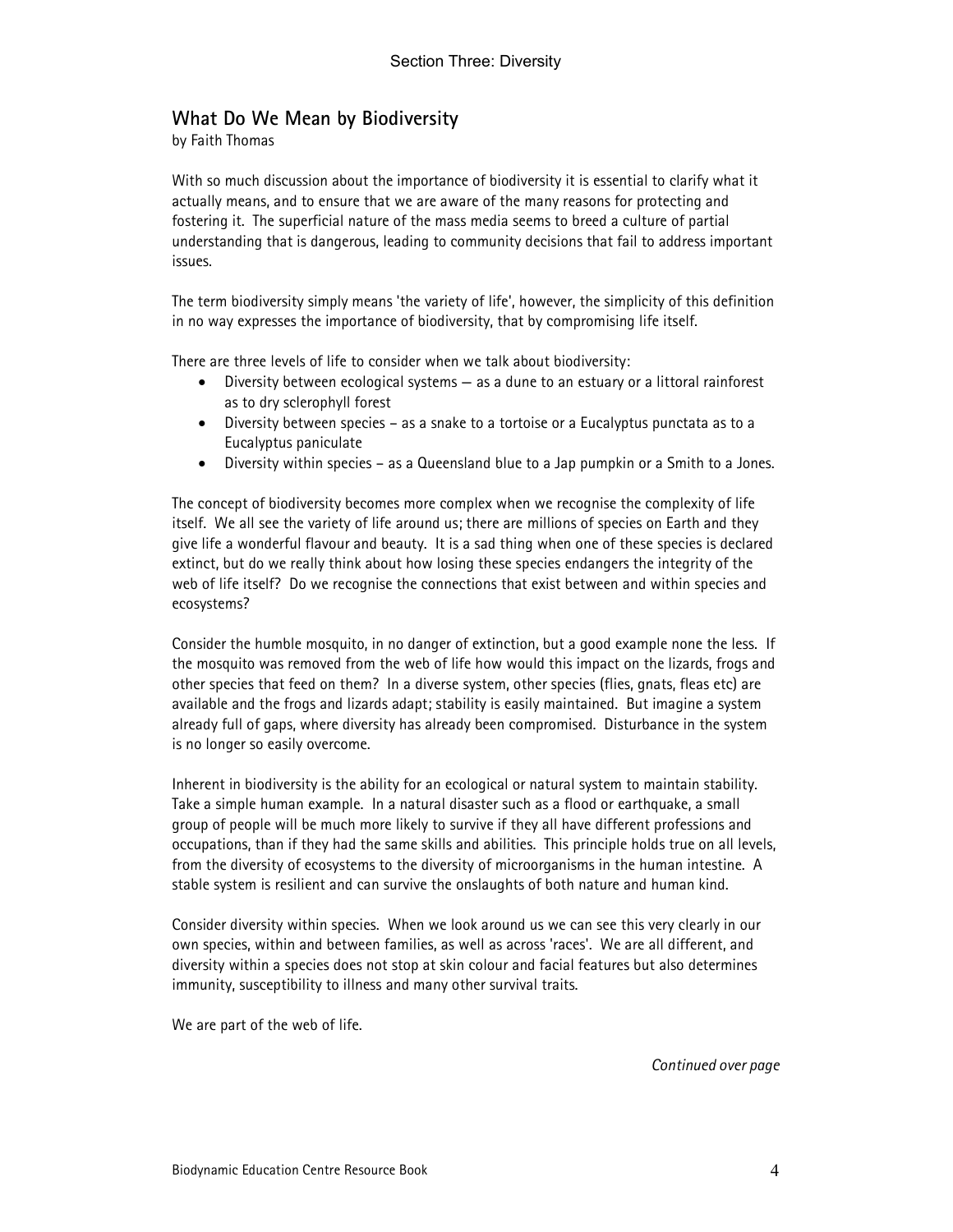We don't consider diversity within species as much when considering, for example, food crops such as rice and wheat. Once upon a time there was a slightly different variety of rice in every bioregion of China. But with patented hybrid varieties pushed so heavily by large seed corporations, the vast majority of these species were discarded in favour of one or two that produced higher yields. These local variations are now extinct along with the survival traits bred into them over thousands of years.

Now, when problems arise such as drought, fungal disease or insect plagues, crops are damaged all over the country, leading to widespread famine and economic hardship. The new varieties are also often dependent upon many more inputs such as irrigation, pesticides and human labour; this is not their natural biological niche and they need to be coddled in order to survive. They have not developed to deal with the local conditions.

Biodiversity is also inherent in ecological systems and we must be aware of this when it comes to repairing the damage of land clearing and other ecological disturbance. For example, there are over seven hundred species of Eucalypt in Australia; around each one has developed a complex ecosystem that relies on the interactions with this dominant species in order to maintain its integrity. Birds that feed on its blossoms, insects that use its bark for habitat. It is therefore essential to replant the correct species when rebuilding or repairing a natural system.

It is also important to plant the right variety. A species can vary enormously from one bioregion to another, simply because it has developed genetically over hundreds (or thousands) of years to the climate, topography and soil conditions of that area. A species sourced from another area will very likely do poorly and may not even survive. Already, extensive land clearing in Australia has destroyed much of this genetic diversity, and with it the integrity, and stability, of entire ecosystems.

The principles of biodiversity are the same on the farm and in the garden as they are within a natural system. Biodiversity creates stability and resilience. In particular, fostering biodiversity can produce the following benefits for the organic practitioner:

- Planting species developed for your climate and soil type will not only help to preserve these species for further generations but also give you greater yields and healthier more independent crops. Continue to develop these species by saving the seed of the healthiest, most productive plants.
- Diversifying your plantings to include herbs and legumes helps create synergistic relationships that improve your soil fertility, attract beneficial predator species such as frogs and insects and deter pests.
- Planting a diverse range of indigenous native species will attract a wide range of bird, insect and reptile species essential for effective organic pest control.

Earth is a wondrous place and its wonder stems from the incredible and complex interactions and relationships between the millions upon millions of organisms and ecosystems, each evolved over billions of years to fill a unique niche, a little like a piece in a puzzle. The more we disturb and ill-treat this miraculous system, the more frayed and fractured it becomes. Holes are created that continue to unravel, slowly but surely destroying the intricate patters. Species and systems become isolated, a death sentence in a world where interdependence is law. Eventually things fall apart: forested land becomes desert, fertility gives way to barrenness and decay.

Look after your planet and its diversity. We too are a part of the web of life.

Hunter Organics, Special Issue: Biodiversity, 2003, p.4.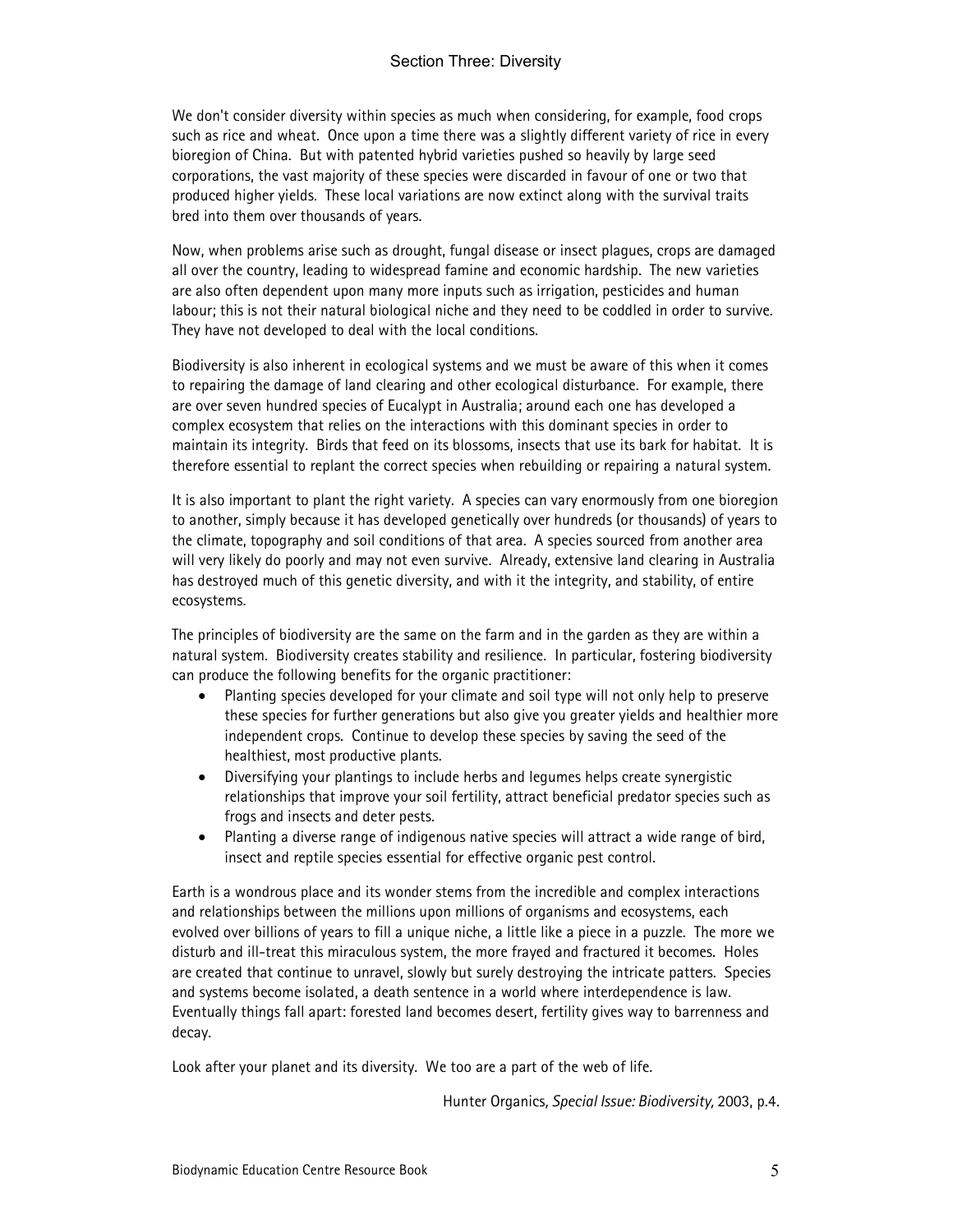When we talk about biodiversity we are referring to birds, insects, plants, domestic stock, wildlife and biological life within the soil. Maintaining species diversity and the biological health of the system is essential to ensure a sustainable and productive system well into the future.

### Biological Diversity

"Agriculture cannot be sustained without biological diversity (biodiversity). At some point, losses in biodiversity will always result in the failure of a civilization's agriculture. Without agriculture you cannot have businesses, artisans, governments or civilisations, because everyone is out hunting and gathering."

"When we talk about diversity in age structure, we refer to the need for members of all ages. This addresses those situations where all the "right species" might be present, but no young, which indicates these species might be dying out. The same example serves for what we mean by the "mass of life". Again, you could have all the right species present, but so few of their numbers, that you could hardly all the situation healthy."

> Allan Savory, Introduction to Holistic Management, 'Importance of Biodiversity', Holistic Educators and Management, p5-2

### Productivity and Biodiversity *Always* Go Together

In the old paradigm, organisms are predominately seen to compete for resources and for space. But we've got three space dimensions and the time dimension too. We've got space-time that we can fill up more thickly with life cycles of different sizes that occupy different space-times. This is exactly what organisms in a naturally biodiverse ecosystem do to maximise the reciprocal, symbiotic relationships that benefit all the species. So you can add fish, algae, poultry, worms, mushrooms, etc., turning the 'waste' from one cycle to resource for another.

The more lifecycles incorporated, the more energy and standing biomass are stored within the system, and the more productive the farm. It will also support more farmers or farm workers.

Productivity and biodiversity always go together in a sustainable system, as generations of farmers have known, and recent academic researchers have rediscovered. It is also the most energy efficient. Why? Because the different life cycles are essentially holding the energy for the whole system by way of reciprocity, keeping as much as possible and recycling it within the system.

Sustainable Systems as Organisms, Dr Mae-Wan Ho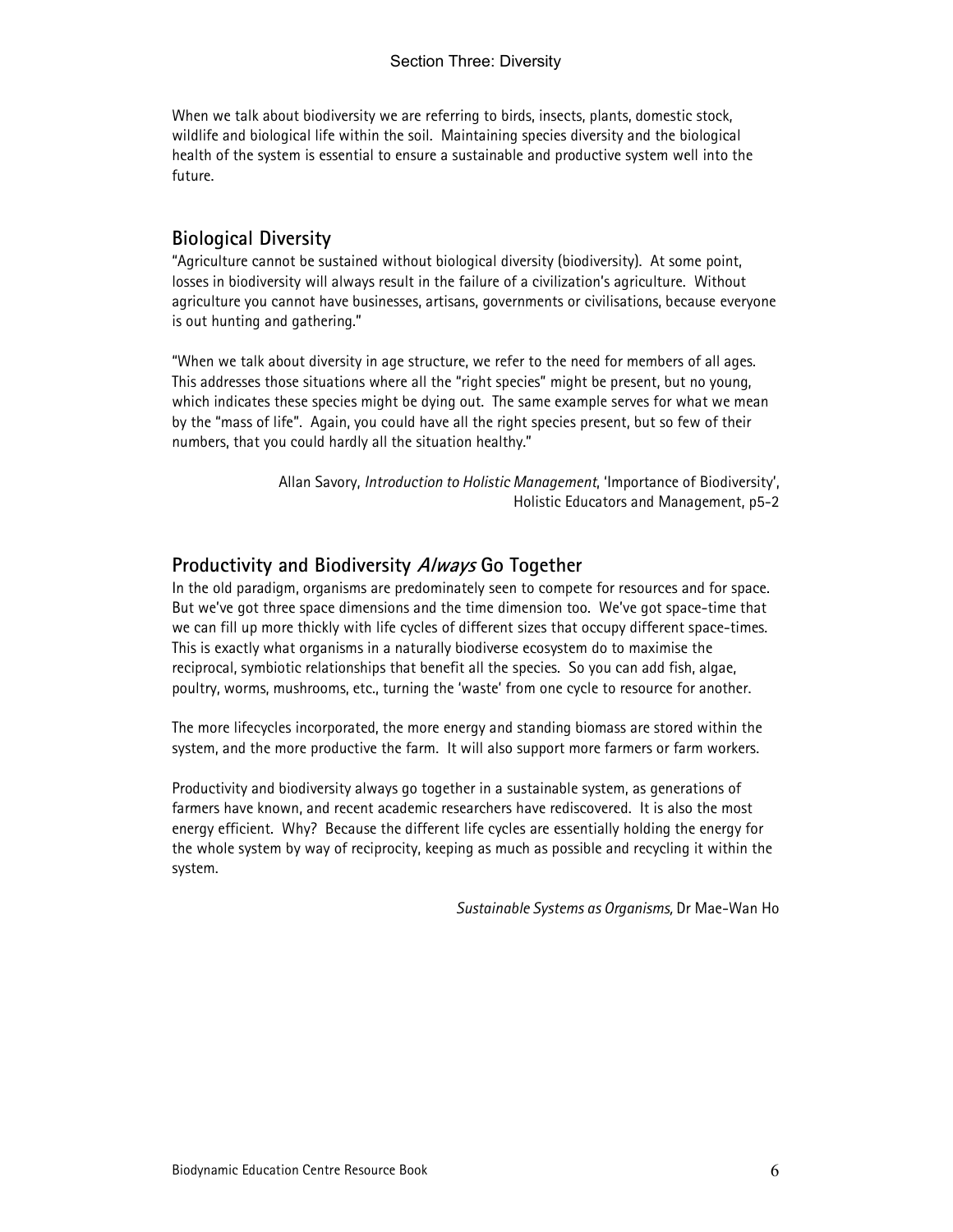### Strength in Diversity

"When we first began planting trees we were really only thinking about establishing big, tall trees. The idea that there was value in other types of vegetation was still foreign to us. In time, however, we came to recognise the importance of shrubs and understorey plants as well. Indeed, it has become clear to us that the key principle in a healthy ecosystem is diversity. We believe that this is the most critical factor in attracting a wide range of native fauna, particularly native birds.

"We've been most keen to attract birds back to our land. Partly it's because we believe that they have a right to persist in the landscape, partly because we enjoy having them around and feel some satisfaction that our efforts to heal the land are having some effect. However, there's also a practical side to our efforts because many species of bird provide ecosystem services in the form of natural pest control on the farm. As well as the birds, there are also a number of beneficial insects which aid pest control. Native animals and insects are also important pollinators that help with growth and establishment of native plants, as well as improving our seed harvest.

"Diversity is the key. Variety in plant species, and variety in plant shapes and sizes. Variety in what's available through the year. One of the factors we have employed to assist birds and other animals to use the farm is to have a variety of plants flowering at all times of the year. Because many of the birds and insects rely on nectar as part of their diet, it's important to have a source of nectar available all year round. We now have at least one or two species of wattle flowering in every month of the year, as well as a range of other flowering trees and shrubs. Another important factor is to have some prickly shrubs in many areas, as these plants provide secure nesting sites for birds and a safe haven from predators.

"Unfortunately, we can't meet the needs of some species. Probably our greatest habitat deficiency is the lack of tress with hollows. Regretfully, we removed most of them long before we recognised their value, and can do little, in the short term to rectify that."

John Weatherstone, Lyndfield Park, Looking Back, Moving Forward, pgs10,11.



'Lyndfield Park'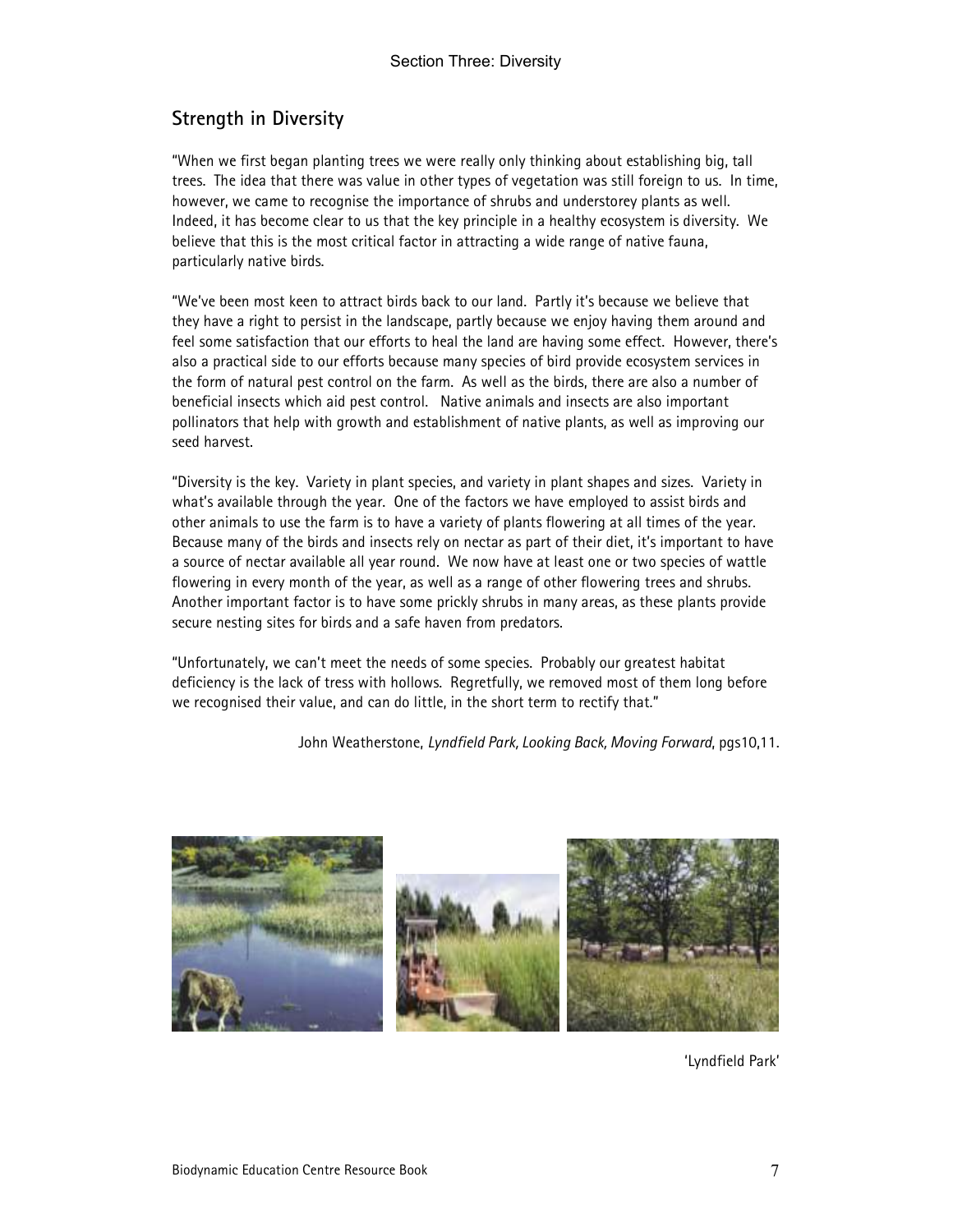### Section Three: Diversity

### Diversity is the Key

"Diversity is the key. Variety in plant species and variety in plant shapes and sizes. Variety in what's available through the year. One of the factors we have employed to assist birds and other animals to use the farm is to have a variety of plants flowering at all times of the year. Because many of the birds and insects rely on nectar as part of their diet, it's important to have a source of nectar available all year round. We now have at least one or two species of wattle flowering in every month of the year, as well as a range of other flowering trees and shrubs. Another important factor is to have some prickly shrubs in many areas, as these plants provide secure nesting sites for birds and a safe haven from predators."

John Weatherstone, Lyndfield Park, Looking Back, Moving Forward

#### Moving Towards a Sustainable Future

"We wanted to reduce the pressure we were placing on the land so that it would become more resilient to stress, while at the same time caring more for the assets of the farm upon which our enterprises were based: the soil, the nutrients it contained, the vegetation that held it in place and the native life that was part of its cycle.

"Our major changes included;

- reducing the stocking rates to allow the land to heal following the drought
- managing the level of grazing to increase soil organic matter
- initiating a tree planting program to protect both livestock and soils
- reducing the amount of cropping
- reducing the amount of cultivation during crop and pasture establishment
- retaining (i.e. not burning) crop stubbles and finding ways to incorporate them back into the soil
- planting a diversity of trees and shrubs to encourage the return of as many native birds as possible
- reducing the use of toxic chemicals wherever possible
- continuing to treat existing erosion areas and prevent further erosion
- increasing the establishment and use of perennial pastures for better water use, soil protection and livestock productivity
- seeking ways to replace livestock income with income from trees and shrubs.

"Not only did we believe that these steps would help make the farm a healthier and more pleasant environment in which to live and work, we also hoped it would improve the long term productivity of the property as well as increase its capital value."

John Weatherstone, Lyndfield Park, Looking Back, Moving Forward,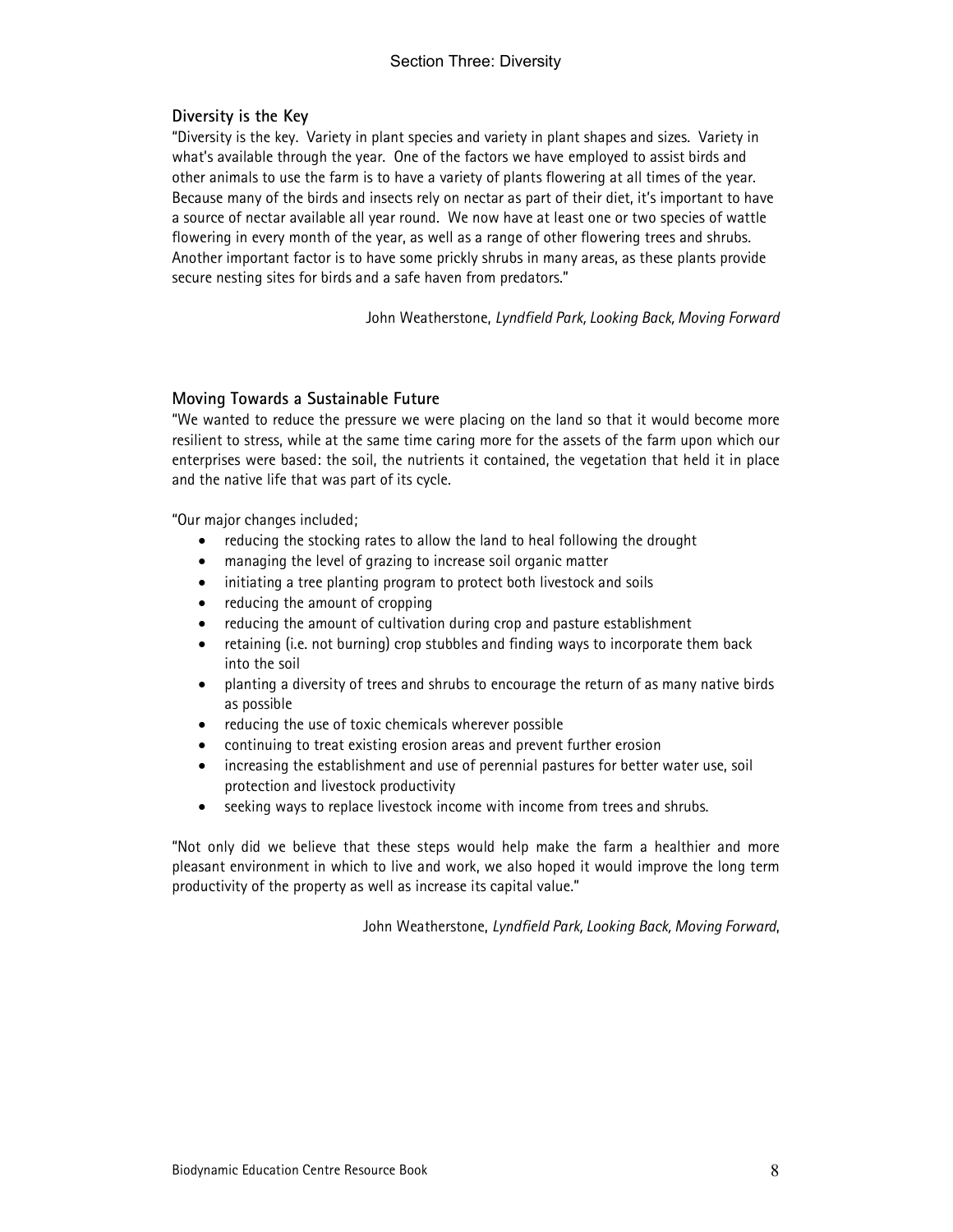### Section Three: Diversity

### Diversified Farms

Diversified farms are usually more economically and ecologically resilient. While monoculture farming has advantages in terms of efficiency and ease of management, the loss of the crop in any one year could put a farm out of business and/or seriously disrupt the stability of a community dependent on that crop. By growing a variety of crops, farmers spread economic risk and are less susceptible to the radical price fluctuations associated with changes in supply and demand.

Properly managed, diversity can also buffer a farm in a biological sense. For example, in annual cropping systems, crop rotation can be used to suppress weeds, pathogens and insect pests. Also, cover crops can have stabilizing effects on the agroecosystem by holding soil and nutrients in place, conserving soil moisture with mowed or standing dead mulches, and by increasing the water infiltration rate and soil water holding capacity. Cover crops in orchards and vineyards can buffer the system against pest infestations by increasing beneficial arthropod populations and can therefore reduce the need for chemical inputs. Using a variety of cover crops is also important in order to protect against the failure of a particular species to grow and to attract and sustain a wide range of beneficial arthropods.

Optimum diversity may be obtained by integrating both crops and livestock in the same farming operation. This was the common practice for centuries until the mid-1900s when technology, government policy and economics compelled farms to become more specialized. Mixed crop and livestock operations have several advantages. First, growing row crops only on more level land and pasture or forages on steeper slopes will reduce soil erosion. Second, pasture and forage crops in rotation enhance soil quality and reduce erosion; livestock manure, in turn, contributes to soil fertility. Third, livestock can buffer the negative impacts of low rainfall periods by consuming crop residue that in "plant only" systems would have been considered crop failures. Finally, feeding and marketing are flexible in animal production systems. This can help cushion farmers against trade and price fluctuations and, in conjunction with cropping operations, make more efficient use of farm labor.

Sourced from http://www.sarep.ucdavis.edu/concept.htm#Themes

### Soil Biodiversity

by Sandra Norman

When the term bio-diversity is mentioned, how many of us think about this in relation to the soil? Biodiversity is readily recognised and acknowledged when talking about plants and animals, for example, but little thought is given to the many organisms that live in the soil under our feet. Indeed, the benefit from these numerous and diverse forms of soil life is often overlooked. However, they contribute to the health of the soil and ultimately the plants that we nurture and grow the health of our domestic farm animals and of course the health of us, when we eat food grown and raised on healthy land.

As biodiversity is important for the health of our general environment, so too is biodiversity important and necessary for the soil. The multitude of macro and micro organisms present in a 'healthy' soil, many of which we usually don't think about because we can't see them, work tirelessly around the clock improving the condition of the soil.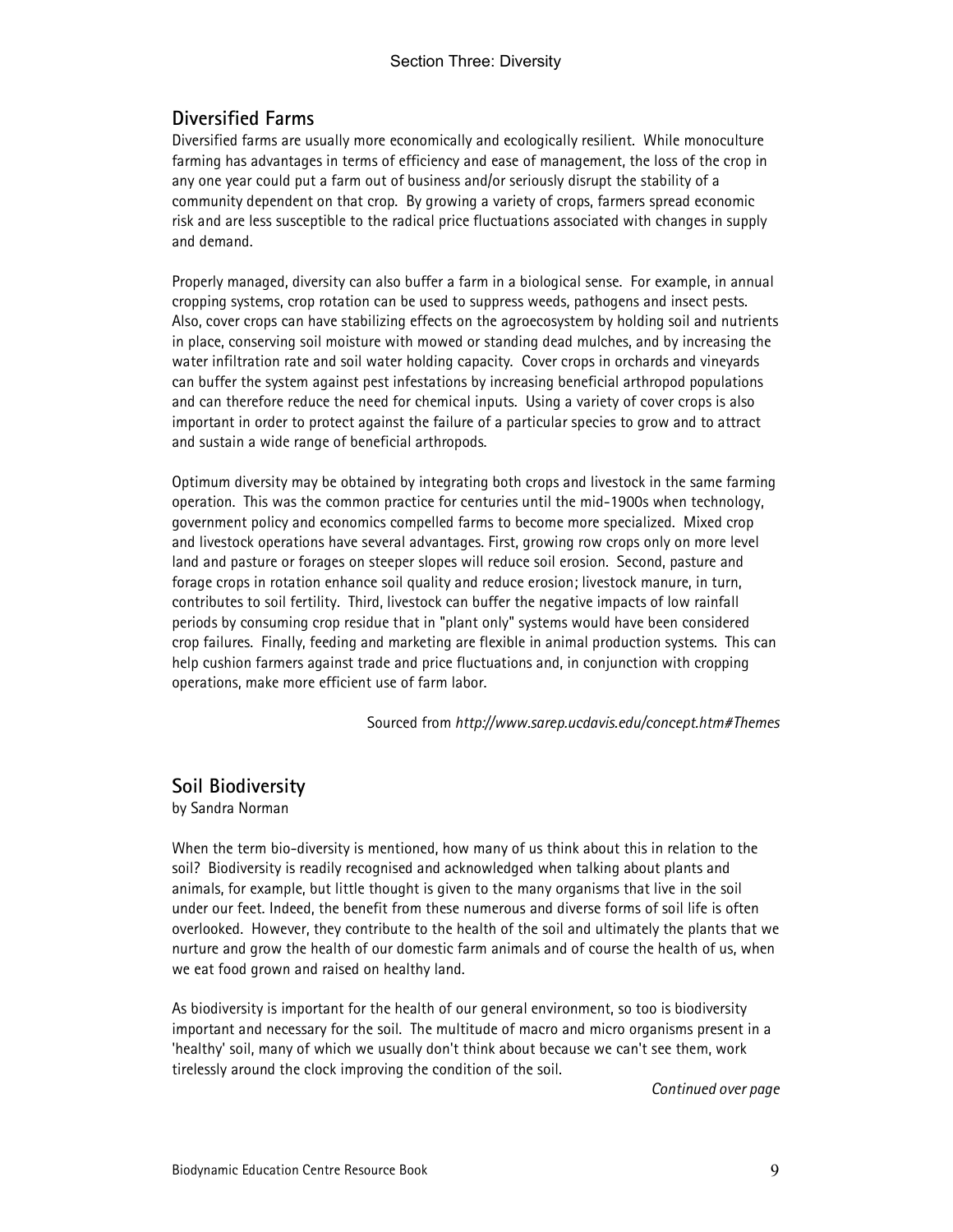How is this biodiversity created in a soil? It is relatively simple - by providing food and habitat and suitable conditions. This means regular and generous applications of organic matter, not using chemicals, using appropriate tillage practices, maintaining moisture levels.

Organisms living within and associated with the soil act as natural recyclers, turning organic matter into humus, one of the colloidal fractions of the soil - the basis of soil fertility. Some of these organisms are predators - nature's own pest control system. Organic gardening and farming is about balance - ensuring biodiversity in the soil is part of this balance.

What are some of the organisms found in a living and fertile soil?

#### Macro organisms or the physical decomposers

1. Earthworms – the 'king' of recyclers – the castings of the humble earthworm are rich humus, full of plant nutrients held in a stable form for plants to use. This type of humus encourages fine root hairs to develop on plant roots, essential for the uptake of nutrients.

2. Millipedes –eggs laid in the soil – adults feed on plant material, breaking it down.

3. Centipedes – feed on living animals such as insects and spiders.

4. Ants – assist with the aeration and water infiltration through the tunnels left behind as they transport material to their nests.

5. Termites – some species not necessarily desirable near buildings, but they play an important role in decomposing dead wood – integral for the health of the 'bush'. The soil is opened up as they transport material to their nests.

6. Spiders – useful for pest control – feed on insects and small invertebrates.

7. Beetles – numerous varieties – some feed on fungal spores; others feed on insects, snails, etc; others feed on decaying vegetable matter.

8. Springtails – feed on fungi, decomposing plants.

9. Nematodes – not all nematodes eat plant roots – some feed on other organisms such as fungi, bacteria, algae, other nematodes, etc.

10. Mites – some feed on plant matter whilst others ingest nematodes, fly larvae, other mites, etc.

#### Micro organisms or the chemical decomposers

1. Bacteria – tiny, single celled organisms feeding on organic matter with the nutrients that are released available for plants; other types of bacteria feed on other soil life, particularly fungi; some bacteria can also fix atmospheric nitrogen.

2. Actinomycetes – usually more active in the later stages of decomposition as they are able to bread down the more difficult parts of organic matter. Some produce chemical substances (antibiotics) that kill nearby organisms including parasitic fungi. Other actinomycetes have a symbiotic relationship with some plant species (e.g. Casuarina sp.) forming nitrogen nodules on the roots.

3. Protozoa – small single-celled animas with bacteria being their main food source, although some do feed on algae, fungi other protozoa.

4. Fungi – most fungi live on dead organic matter and are present in high numbers during the final stages of decomposition. Soil structure is improved – they produce humus and as well as bind soil particles together. Some fungi are parasitic and feed from living plants.

5. Algae – tiny plants – some fix atmospheric nitrogen.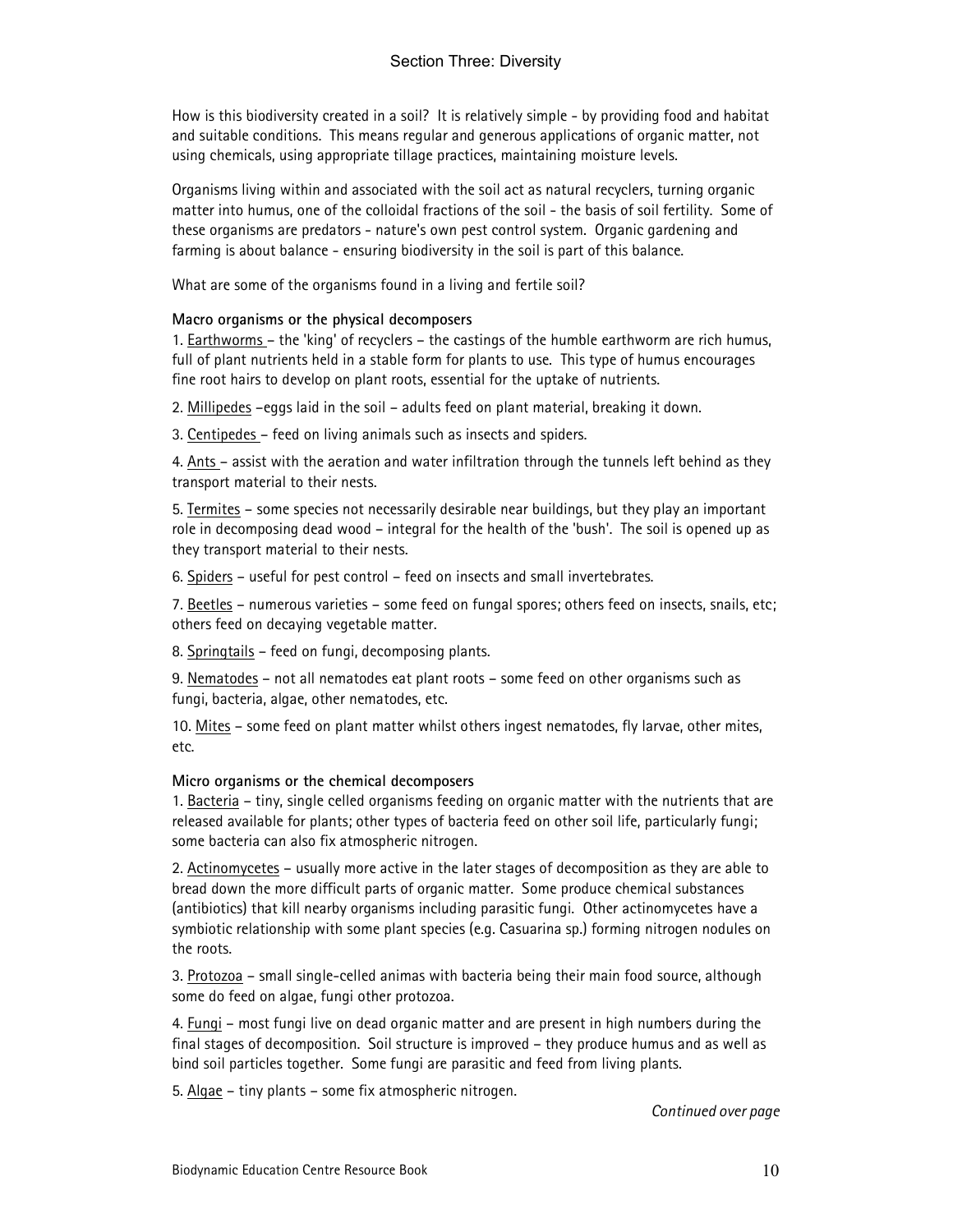It may appear that some of these organisms are consuming what could be viewed as 'beneficials', however it is the overall balance of the food chain that is relevant and a well managed organic garden should readily achieve this natural balance.

What is the benefit of these various organisms?

- 1. Improved soil structure
- 2. Improved aeration
- 3. Improved water infiltration
- 4. Improved water holding capacity
- 5. Improved porosity (pore spaces within the soil)
- 6. Decomposition of organic matter
- 7. Conversion of elements into a form able to be taken up by plants
- 8. Plant nutrients held in a stable and available form
- 9. Benefit to some plants through symbiotic relationships between micro-organisms and plant roots
- 10. Recycling of plant waste, dead insects etc., animal and insect excrement
- 11. Fixing of atmospheric nitrogen
- 12. Humus one of the two colloidal fractions of the soil

Soil organisms are just like any other living organism – they have similar requirements viz. food and habitat. Every time we add organic matter in the way of compost, green manure crops, mulch, etc., we are providing both of these essentials… The regular and continuous addition of organic matter to the soil increases the diversity, population and activity of soil organisms. Our aim should be to ensure the conditions are suitable for these invaluable organisms, many of which are invisible to the naked eye.

The soil is the foundation – this is often overlooked and much time, energy and expense is spent trying to remedy problems that could have been avoided if attention had just been given to ensuring the foundations were in good condition. The ecosystem of the soil and the biodiversity within this ecosystem is just as significant as ensuring biodiversity elsewhere. Birds, animals, plants and humans are all dependent on this soil biodiversity.

> Hunter Organics, Biodiversity: Special Issue, 2003 p. 27, 28 References used:

Soil Biology Primer, Dr. E Ingham, A Moldenke, C Edwards, Soil & Water Conservation Society, 2000

Growing Media for Ornamental Plants and Turf, K A Handreck, N D Black, University of New South Wales Press, 1994

Plant Growing Media 1593B, Rural & Mining Industry Training Division, TAFE NSW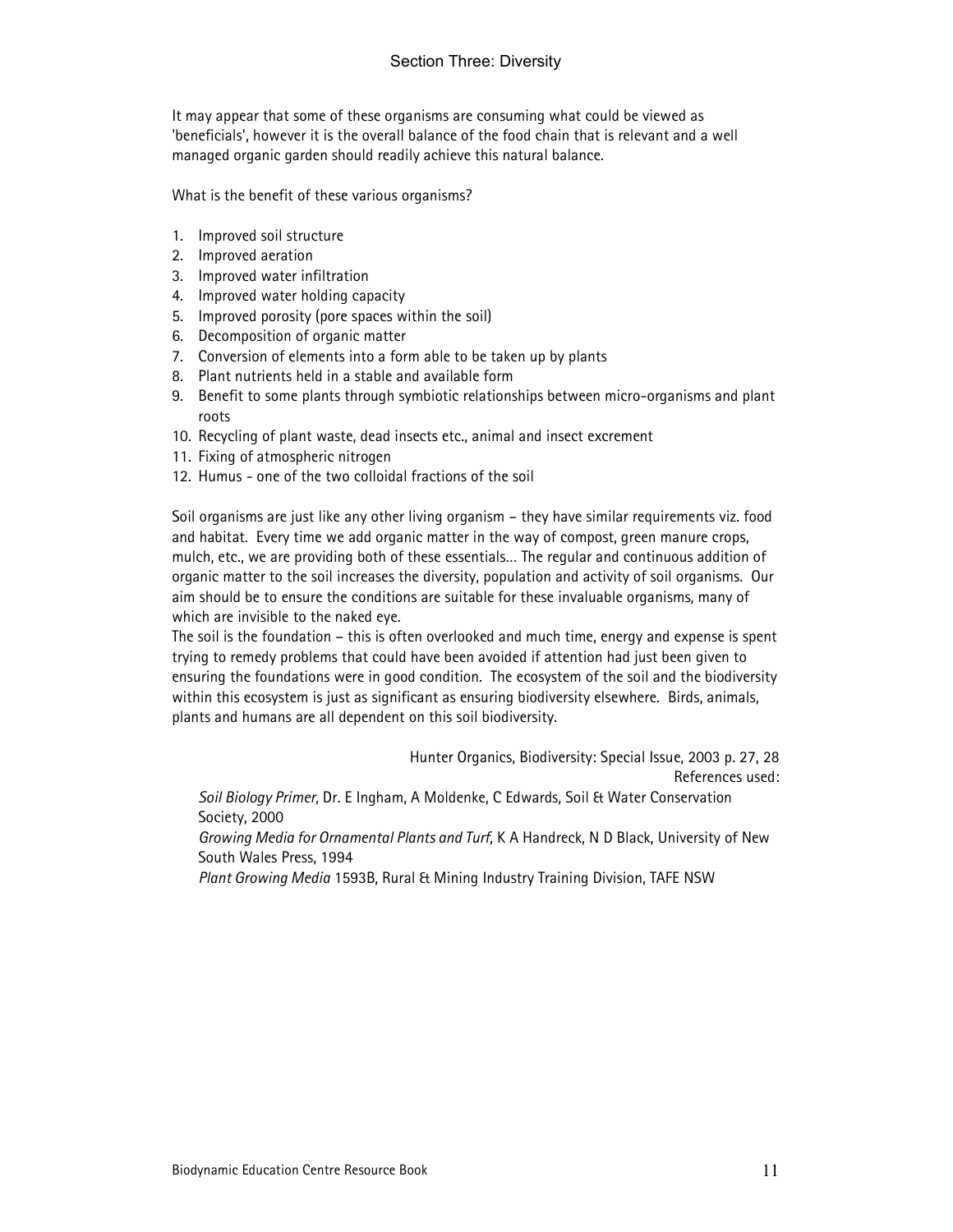### The Importance of What You Can't Always See

Elaine Ingham Soil Food Web Seminars (April 2002)

Elaine Ingham is an American University scientist who has set up laboratories in USA and Australia to test soil for soil organism numbers and types to sell soil organism inoculants. She gave three seminars, one for orchardists, on fungal dominated soil, one for farmers and vegetable growers on bacterial dominated soil which I attended, and one for input manufacturers on making compost tea.

Elaine has done a lot of research into soil food webs in which many different organisms depend on eating each other in a whole chain from dead plant and animal material through fungi, bacteria, algae to the larger soil organisms such as earthworms and nematodes. The process varies according to the season and at any time there can be a big difference between the numbers of total soil organisms and organisms that are active. Total numbers of bacteria can vary from 600 million per gram of good organic soil, to 1 million in a conventionally farmed soil. Numbers of different species of bacteria can be 25,000 and 5,000 respectively. Numbers and diversity of fungi can vary similarly. If there is a good number and diversity of organisms in the soil, half the amount of plant litter should have been decomposed within six weeks of falling to the ground. Bacteria are more numerous around plant roots and they also glue themselves on to the leaves of plants.

The types of soil organism vary as a soil develops. On bare rock there are bacteria and no fungi, then as the rock breaks down into soil, more different types of organism appear. Weeds are the first plant colonisers – the soil tends to lack oxygen and be high in nitrate. When grasses develop, the fungus to bacteria ratio increases to that which is also suitable for growing most vegetables. A ratio of 1.1 is more suitable for grain and row crops. Shrubs, vines and bushes grow well on a soil with 2:5 fungus to bacteria ratio. The fungus bacteria ratio under deciduous trees can be 5:100 and under coniferous trees, the end of the cycle, 100:1000. Grasslands may naturally progress to trees unless disturbed by fire or grazing, (or held back by climate).

The farming system and soil amendments will favour a particular fungus to bacteria ratio. For example adding a lot of nitrogen fertilizer reduces the fungi in the soil and favours weeds such as thistles and Johnson grass, which like the high nitrate. Phytophthora fungus also likes high nitrate and low oxygen conditions. The aeration of soil and compost makes a big difference to the type of soil organisms that flourish – low oxygen conditions favour anaerobic organisms, which secrete alcohol, hydrogen sulphide and ammonia which are toxic to plants. Soluble fertilizers can also kill soil organisms, sucking water out of them, by an osmotic effect.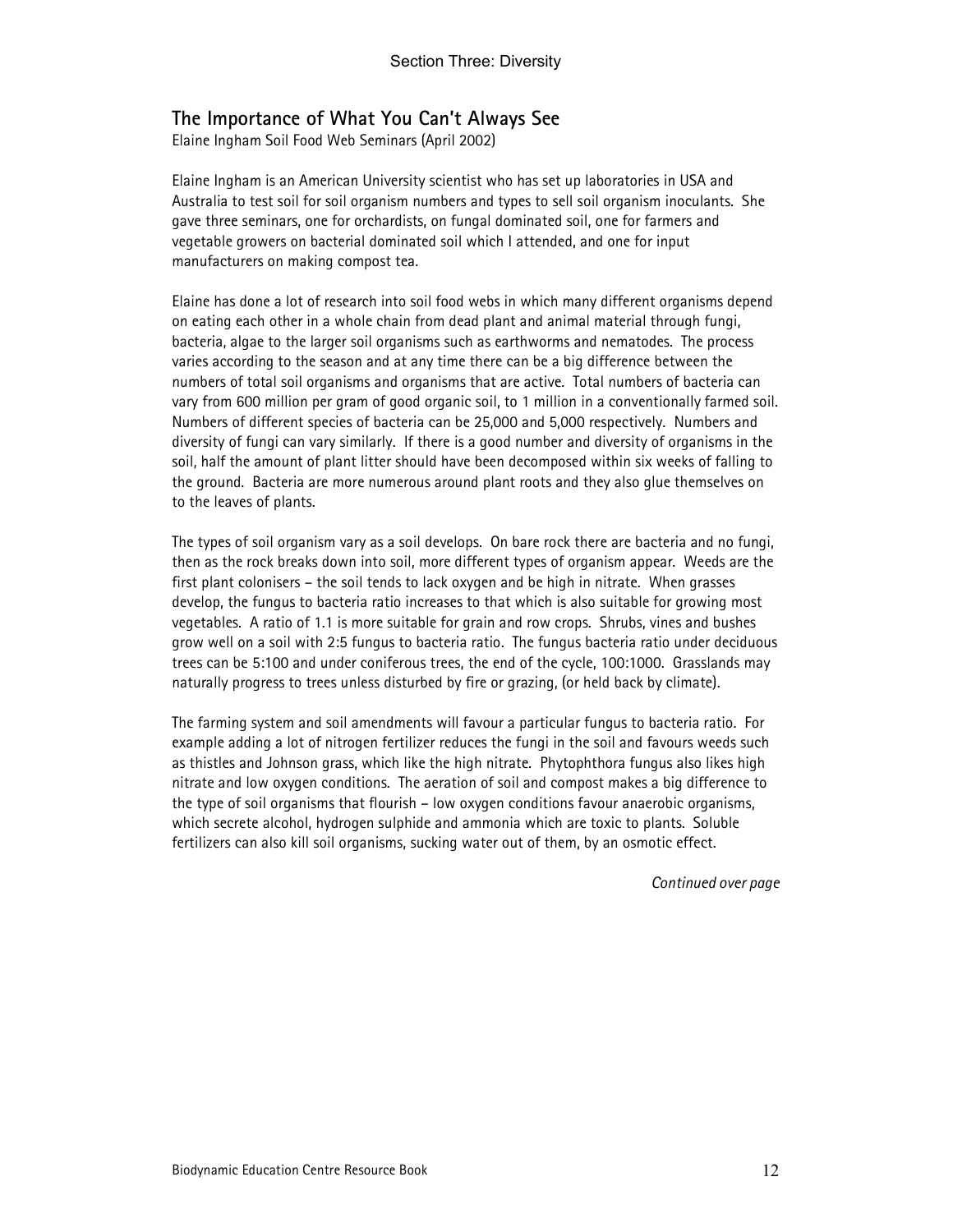So it is very important to ensure that anaerobic conditions do not develop in a compost, otherwise it may kill your plants. In a good, well-aerated soil, roots penetrate deep into the soil – eg grass roots can go down for 20 feet. Plant roots exude chemicals that attract and feed soil organisms. Exudates may account for 50-60% of the energy of the plant. They are different for each plant cultivar, and attract the organisms that will supply the nutrients the plant needs. If the soil conditions are not good, the exudates will attract and feed plant pathogenic organisms. A compacted soil tends to select for root pathogenic nematodes, as they are the smallest type of nematode. Good compost, which contains a good mix of organisms, gives plants systemic acquired resistance to pathogens…

Composts made from different types of plant material, with different carbon to nitrogen ratios, favour different types of organism – for example, bacteria have a C:N of about 5:1 so would predominate in a compost providing that ratio of nutrients, whereas fungi, with a ratio of 20:1, like less nitrogen and need more woody material such as sawdust. The type of nitrogen in the soil depends on which organisms predominate. In a fungi dominated soil, they excrete a lot of organic acids, which acidify the soil making it unsuitable for nitrifying bacteria as they like a soil pH of about 7. So then ammonium is the main type of nitrogen taken up by plants – perennial trees prefer this to nitrate, and are less disease prone. Whereas in a bacterial soil, the nitrifying bacteria change the ammonium to nitrate, which is what is best for grasses, enabling plenty of leaf growth.

The soil organism population also determines the volume of nitrogen supply to plant roots. Different types of organisms have different C:N ratios, for example protozoa (single-celled animals) are 30:1 whereas bacteria are 5:1, so there are plenty of protozoa feeding on bacteria, they release unwanted nitrogen which can then be taken up by plant roots. If the protozoa are not there, the bacteria will deprive the roots of nitrogen.

The balance of soil organisms affects calcium retention in the soil – a predominately fungal soil retains much more than a bacterial soil, and this is important for maintaining a favourable balance with magnesium.

Inoculated nematode trapping fungi can overcome potato feeding nematodes in six months. Alternatively, you can provide particular food to encourage particular organisms. Bacteria like simple amino acids, sugars and organic acids, whereas fungi need complex carbohydrates such as polysaccharides and cellulose, and vitamins.

N.Z, Harvests, Vol 55, No. 2, 2002, Pgs 22 & 23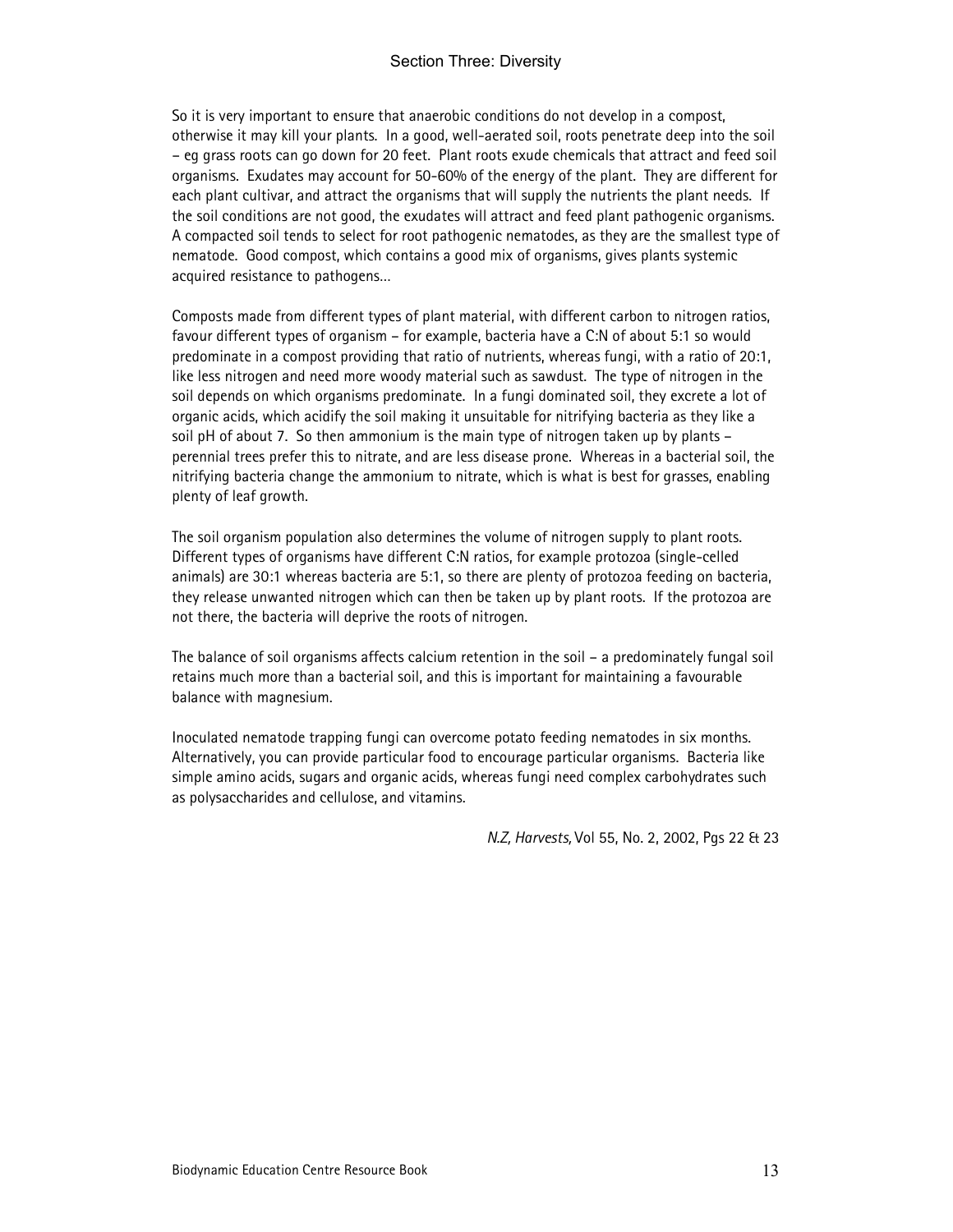# The Value of Biodiversity

### Commercial Production Benefits

Direct:

• Species are used and harvested to produce food, medicine, clothing and timber

Indirect:

- Pollination
- Biological control of pests, weeds and diseases
- Shelter
- Weed suppression
- Erosion management, nutrient retention
- Improving soil microbial and earthworm activity
- The maintenance of clean air and water

#### Other Economic Benefits

- Enhanced land values
- Supporting a 'clean green image' potentially important for retaining overseas market access
- Tourism
- The potential for payments for enhancing or protecting biodiversity (especially in Europe).

#### Aesthetic Benefits

- People enjoy seeing species, landscapes and the ecosystems remain in existence,
- e.g. Australia would be culturally diminished if, for example, one or more of our wallaby species, or the lyrebird became extinct.

#### Cultural Benefits

• The Aboriginal concept of dreamtime.

#### Conservation Benefits

• Providing habitat for threatened or endangered species of flora and fauna

Biodiversity of Farmland, Good Management Practices, p8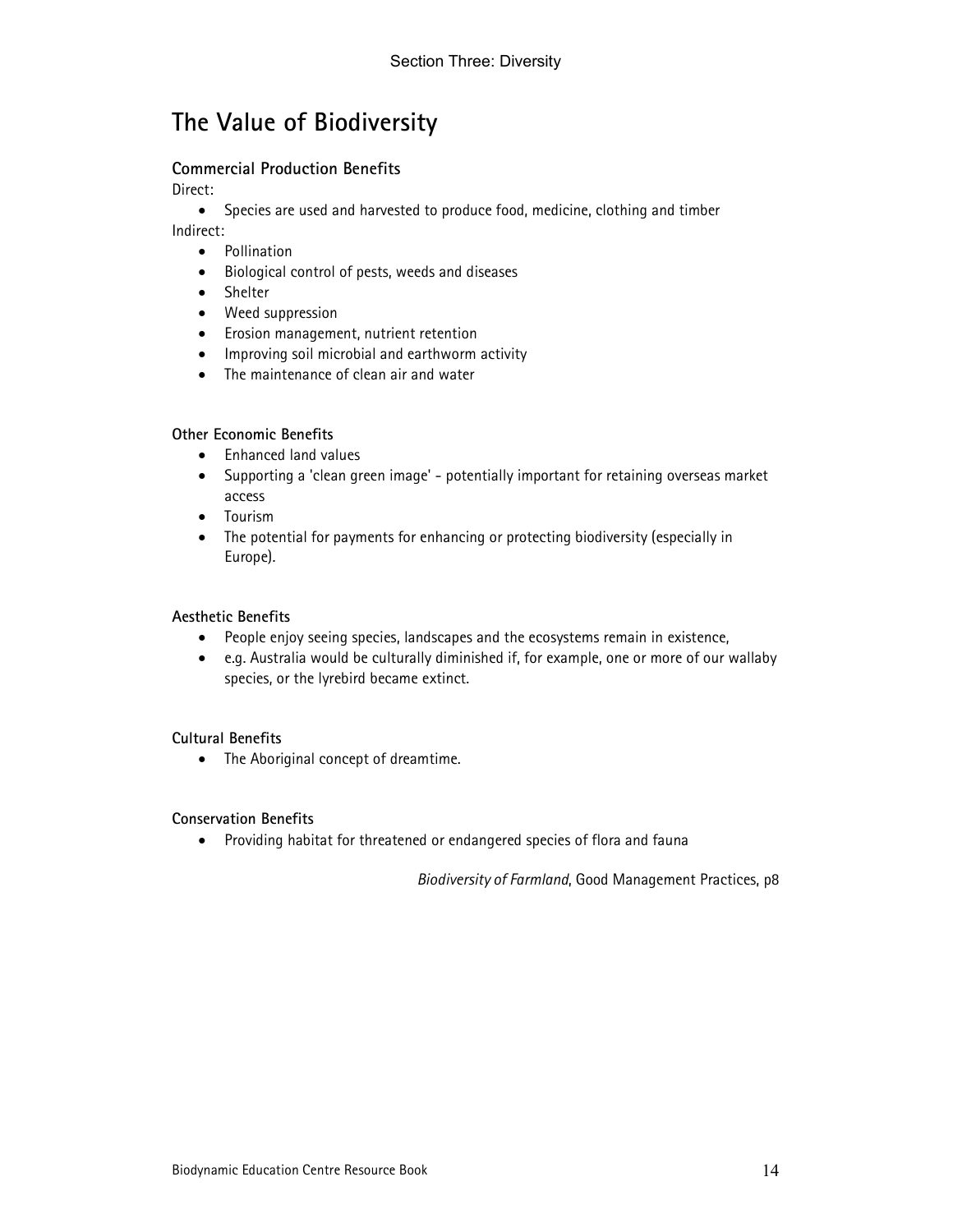# Increasing Biodiversity

### Species Diversity Includes:

- soil organisms; bacteria, micro-organisms, microflora, microfauna, mesofauna, macrofauna
- insect diversity includes the role of predator insects, bees, birds and butterflies and predators such as spiders, lady beetles, ground beetles, wasps and flies
- plant diversity includes crops, trees, shrubs, flowers, herbs and pasture plants
- animal diversity includes domestic animals and wildlife

### Practices to Enhance Biodiversity on Your Site

Encourage earthworms as they provide many benefits.

- Minimise or eliminate cultivation to avoid many benefits.
- Minimise or eliminate cultivation to avoid damage to earthworm populations and the soil's physical and biological status.
- Choose machinery carefully to minimise its impact on the soil.
- Retain crop residues and mulches to improve the soil's nutrient levels, organic matter and structure.
- Rotate crops to create a balance of species living on the farm.
- Use pasture to provide a restorative phase for soil organic matter and structure.
- Retain habitats for insects and spiders with grass and diverse plant species along fence lines and in shelterbelts.
- Include native plants in mixed shelterbelts, paddock corners and woodlots.
- Adopt good practice to ensure successful plant establishment and management in shelterbelts and woodlots.

#### Use Diverse Plantings Such as:

- herbs
- flowering plants
- diversity of shrubs and trees
- providing habitats for bird species
- providing habitats for beneficial insects
- diverse understory plantings in orchards
- diverse species selected for wind breaks
- good variety of suitable pasture species
- incorporation of medicinal plants and herbal leys
- diversity of animals

#### Conditions Required for Increasing Species Diversity

- correct soil conditions
- nutrient availability
- water availability
- pollinator species
- adequate food source
- availability of habitats.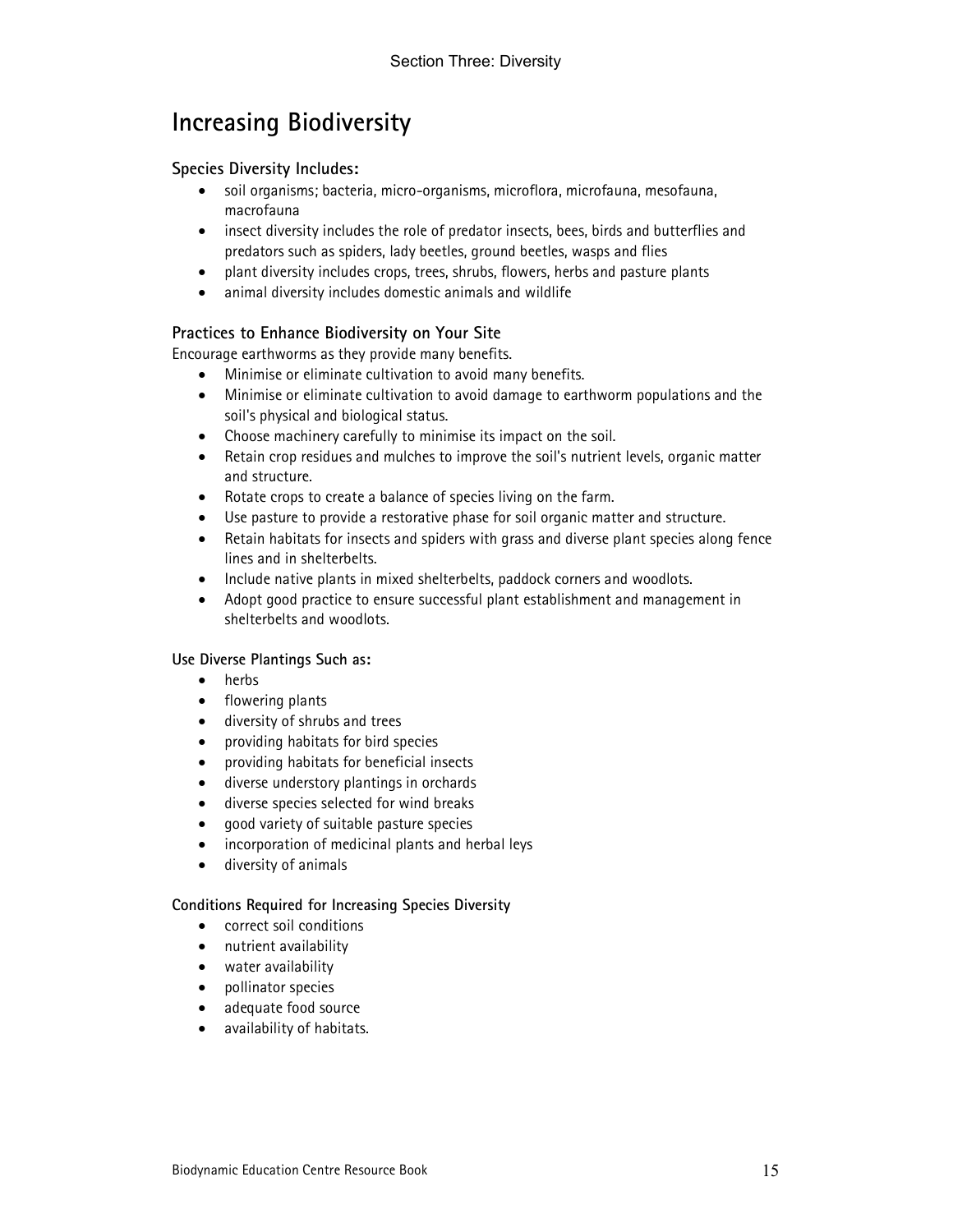### Monitoring Populations of Beneficial Insects

Yellow ice-cream containers set along the fence line of paddock A3 contain water, detergent and a preservative. They are highly attractive to beneficial insects such as hover flies, ladybirds, parasitic wasps and bees.

The traps have been at this site since 1994 and have been emptied regularly since that time to monitor populations of these insects. This enables the numbers of these beneficial insects to be compared before, during and after the conversion of Kowhai Farm from conventional to organic agriculture (as biodiversity on the farm is added and matures). We expect the populations to increase as the diversity of native and non-native plants on the farm increases. Biological control agents need pollen and nectar for protein and energy, as well as shelter provided by the field margin plants.

Before conversion, herbicides removed most of the latter. Numbers of parasitic wasps (Ichneumonidae), which lay eggs in or on caterpillars and other insects, have increased over time, indicating that this trapping method may give a good representation of changes in insect populations and communities over time.

Biodiversity of Farmland, Good Management Practices, p24

## Trees

### Multi-functional Role of Trees

Species which have a multi-functional role could include species which:

- are pioneer species; short lived trees which provide shelter to less hardy species during establishment stage
- provide bird habitats
- provide habitats for small insect eating birds
- flower over winter thus providing nectar for bees, birds and other beneficial insects
- have high quality timber
- are fire retardant
- provide shelter for stock, pasture and crops
- fodder plant
- suppress weeds
- minimise soil erosion and protect the soil
- have aesthetic, conservation, historical, cultural and recreational values
- provides habitat for beneficial species including wildlife
- salt tolerant
- indigenous to the area
- provides windbreak
- reduce the impact of salinity
- habitat enhancement
- controlling the incursion of weed seeds
- recycling nutrients
- producing fuel wood
- producing commercial timber products and seed.

Note: Consider tree selection carefully as there are also disadvantages which could come from the selected species.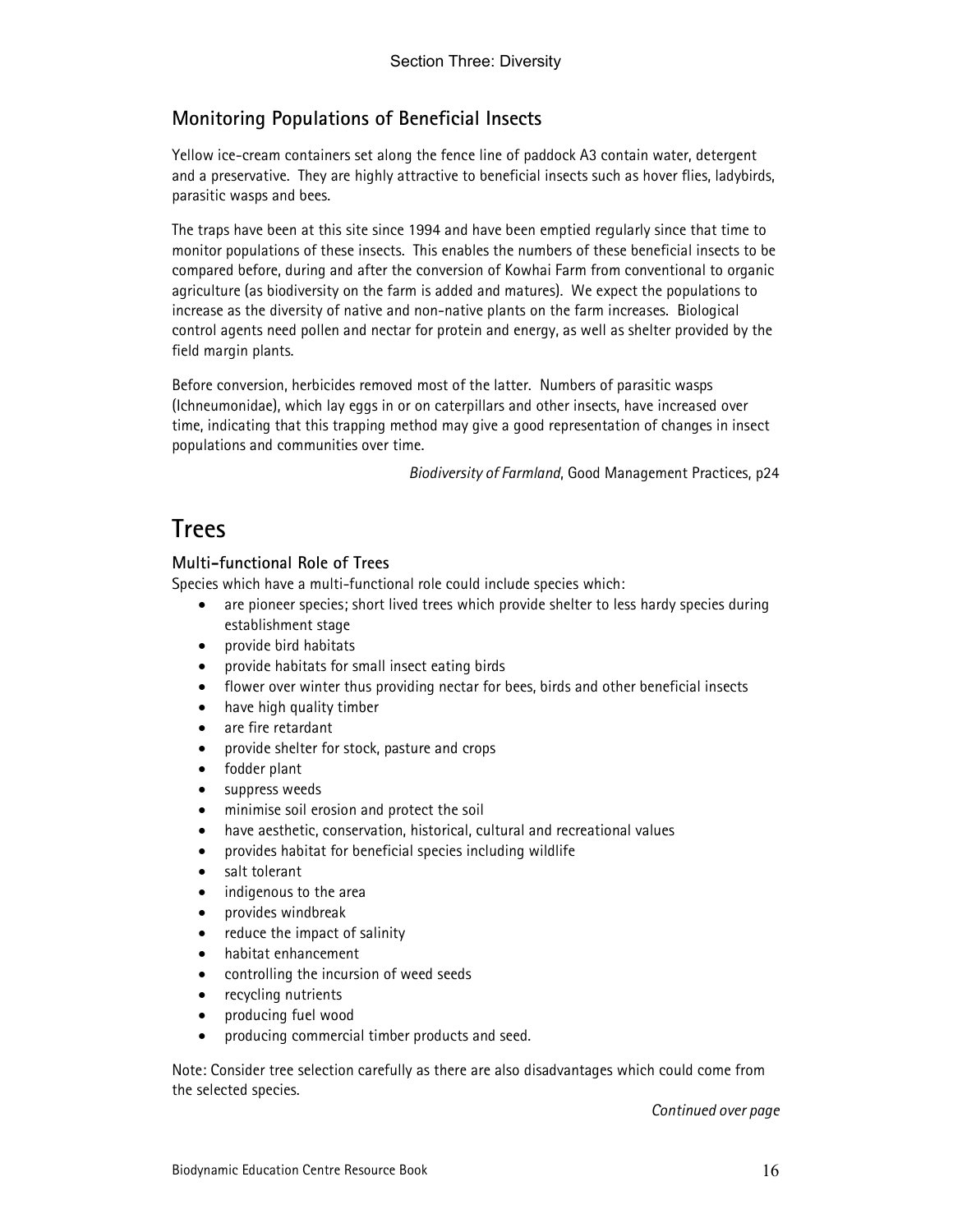Example: Multiple benefits of planting of honey locusts (Gleditsia triacanthos).

- serve as a fire retardant
- produce nutritious pods for stock fodder (up to 100kg per mature tree per season. These pods have a nutritive value equal to oats grain or quality pasture and are produced with no extra costs once trees are established)
- produce foliage which is also palatable to stock
- reduce the amount of water reaching the water table (thereby helps fight dryland salinity)
- provide good shade which allows the pasture to stay greener for longer
- recycle nutrients (which had leached below the root zone of pasture plants, these are recycled back onto the soil surface through the foliage and pods)
- slow the increase in soil acidity
- produce timber (a dense hardwood with a number of uses)
- produce excellent honey
- enhance our view (its an attractive tree that is green in summer, turning gold in autumn)

Negatives associated with planting honey locusts (Gleditsia triacanthos).

- honey locusts can become a weed
- no control over the sex of the seedlings hence
- no control over the number of pod bearing trees
- most common form has very large thorns which could pose a hazard to animals or vehicle tyres. (there are some thorn-less cultivars now available).

### Criteria for Tree Selection

It is important to consider a wide range of criteria when selecting trees for the site. Consider using a diverse selection of species with a mix of trees, bushes and understory plants. Some considerations when selecting suitable species should include but are not limited to the following;

- suitability to biodynamic production
- adaptation to local microclimate
- free from pests and diseases
- good nutritional values
- will grow in harmony with other species
- root growth considered as to whether they grow downwards or sideways
- whether the trees compete with crops for water and nutrients
- whether they are deciduous or evergreen trees
- the ideal species should be indigenous to the area
- whether the trees tolerate wet feet or drought conditions
- space required for an established tree
- whether they require irrigation when being established
- water use after establishment
- spacing required between trees
- height trees will grow to
- whether the trees selected are able to be topped or sideways trimmed
- room required to manage the prunings if the trees are to be trimmed
- on-going maintenance required
- costs of on-going maintenance
- power lines that could be affected when the trees reach full height
- consultation with other local growers in the area regarding species selection.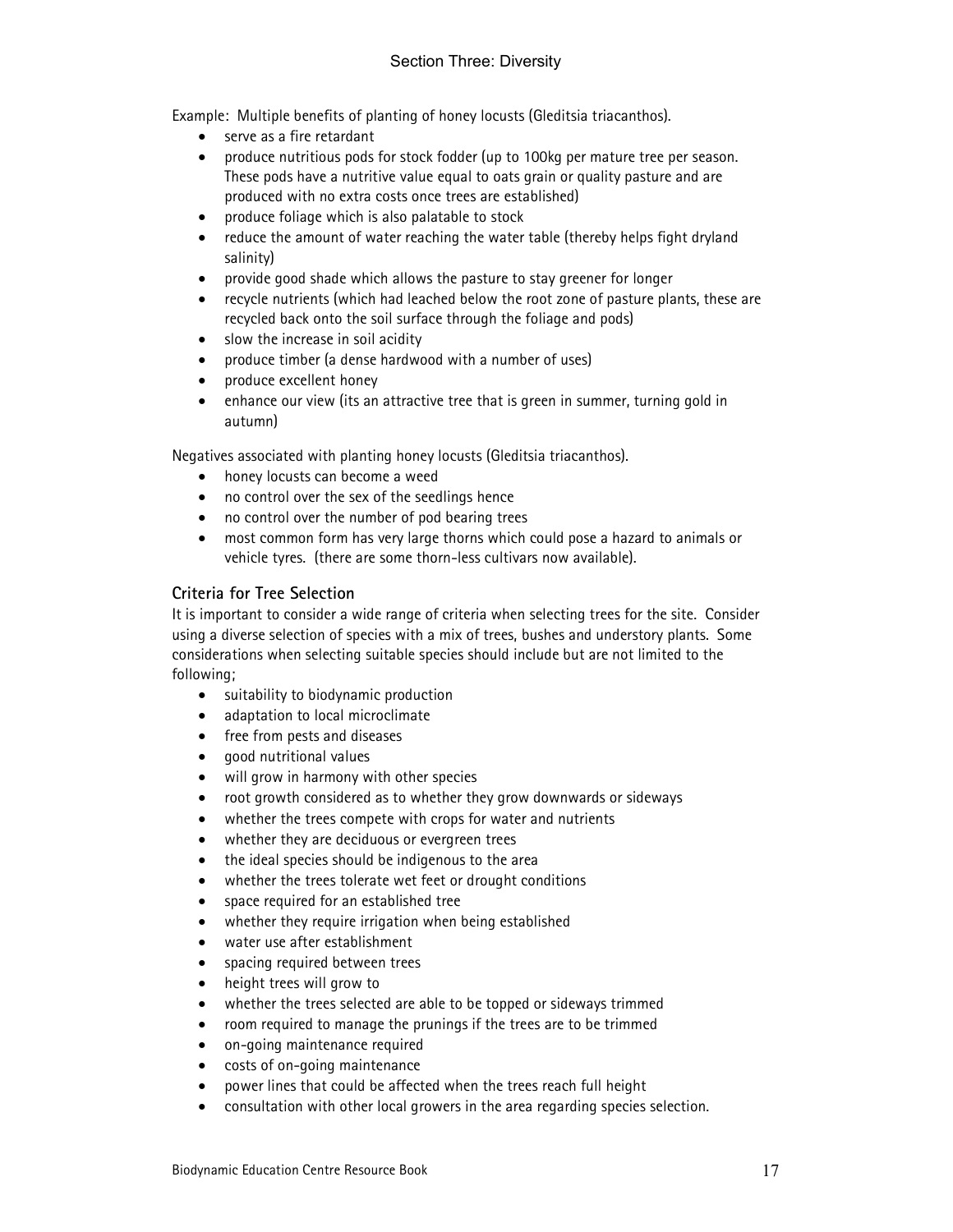### Critical Factors in Establishing Trees

- Moisture
- Good preparation is the key
- Deep rip in the summer to shatter the soil
- Spray BD500 in the rip lines
- Remove grasses and weeds regularly
- Must have a good soil moisture profile
- Hilling soil to form planting banks; good for weed control and water management.

### Diversity in Tree Planting

"It is all about diversity. Nature never plants in monocultures; I suspect that every species of tree, and even variety, has subtly different nutritional requirements. Also every living organism, including trees, 'consumes' and 'eliminates'. What is eliminated by one species/variety is nutrient for another.

"Within any single-species plantation, or 'monoculture', one will observe that there are trees that are 'high achievers' and 'low-achievers', the latter, up to 80 per cent, are culled after a few years, leaving the few trees to attain their full potential. This is obviously, very wasteful.

"Instead of planting say, 1,000 trees of a single variety over a given area, I am planting 1,000 seedlings of mixed species and varieties. They all have symbiotic relationships, enhancing the growth of each other – so they are all high achievers – as well as encouraging biodiversity to combat infestations etcetera.

"Most importantly, most of the varieties have crop value, and by judicious planning, can be selectively and readily harvested at their perspective maturities, without destroying the overall performance of the belts in which they are planted.

"I am convinced that well over 80 per cent of the trees planted will attain their full potential, and be harvested, vastly better than the customary 20 per cent. Most of the trees will coppice after harvest, and produce further crops, more quickly than the initial harvest, due to having established root systems, without additional establishment costs.

"The methods offer numerous other benefits; planted in straight rows, on the average contour, the 20 meter wide belts are not am impediment to other crop production practices. With good belt design, traditional crops can be grown right up to the belts, without loss of yield. In fact their yields will be enhanced, thanks to the protection from drying winds, provided by the belt of trees.

"During heavy rain, the belts of trees will harvest surface water flow from up contour, retaining it within the soil profile."

> Acres Australia, Volume 12, Number 3, 2004, Pg 25. To find out more about 'The Auria Research Project', contact David Kennett, email auria@bigpond.com.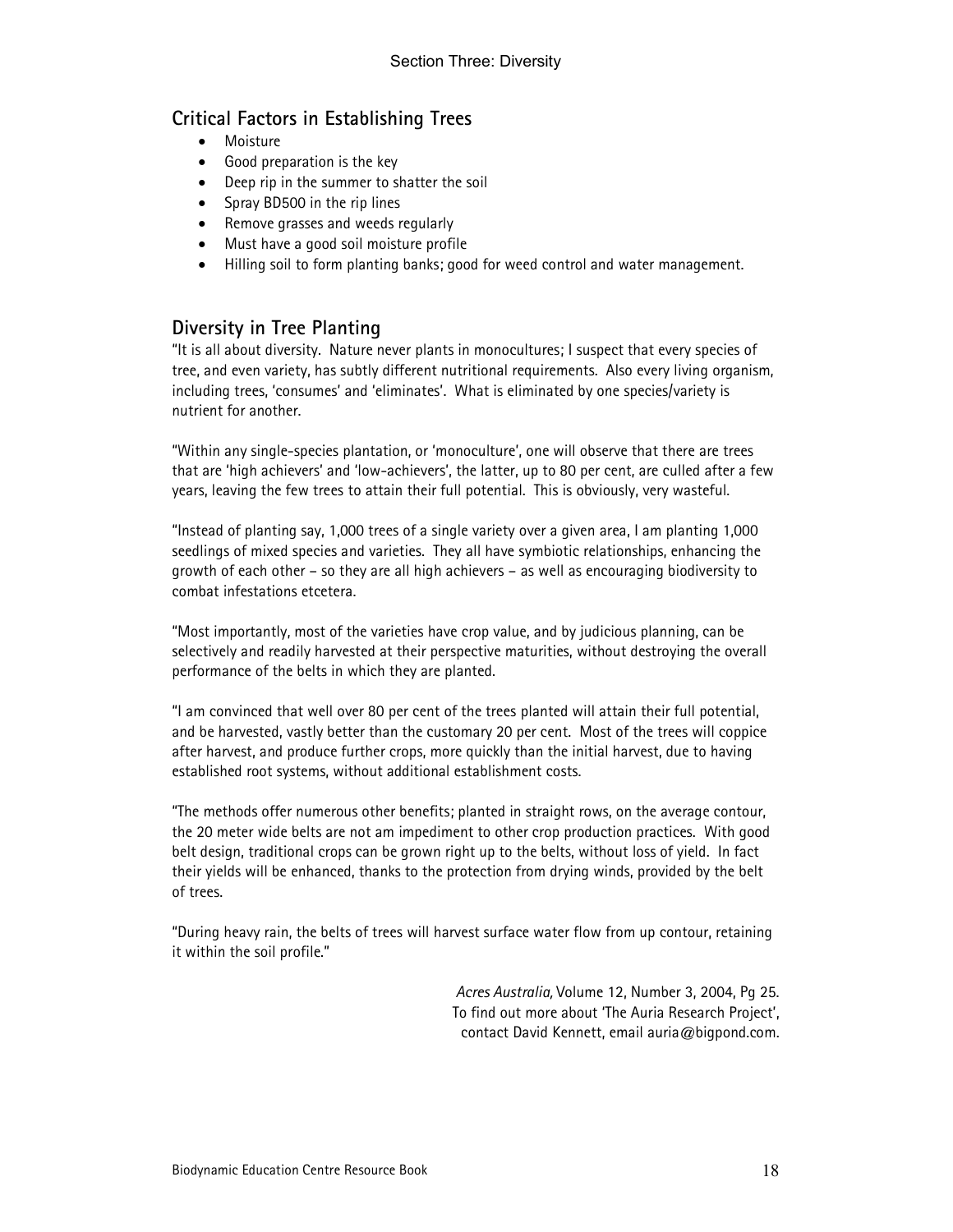### Section Three: Diversity

### Tree Plantations

"It is all about diversity. Nature never plants in monocultures; I suspect that every species of tree, and even variety, has subtly different nutritional requirements. Also every living organism, including trees, 'consumes' and 'eliminates'. What is eliminated by one species/variety is nutrient for another.

"Within any single-species plantation, or 'monoculture', one will observe that there are trees that are 'high achievers' and 'low-achievers', the latter, up to 80 per cent, are culled after a few years, leaving the few trees to attain their full potential. This is obviously, very wasteful.

"Instead of planting say, 1,000 trees of a single variety over a given area, I am planting 1,000 seedlings of mixed species and varieties. They all have symbiotic relationships, enhancing the growth of each other – so they are all high achievers – as well as encouraging biodiversity to combat infestations etcetera.

"Most importantly, most of the varieties have crop value, and by judicious planning, can be selectively and readily harvested at their perspective maturities, without destroying the overall performance of the belts in which they are planted.

"I am convinced that well over 80 per cent of the trees planted will attain their full potential, and be harvested, vastly better than the customary 20 per cent. Most of the trees will coppice after harvest, and produce further crops, more quickly than the initial harvest, due to having established root systems, without additional establishment costs.

"The methods offer numerous other benefits; planted in straight rows, on the average contour, the 20 metre wide belts are not am impediment to other crop production practices. With good belt design, traditional crops can be grown right up to the belts, without loss of yield. In fact their yields will be enhanced, thanks to the protection from drying winds, provided by the belt of trees.

During heavy rain, the belts of trees will harvest surface water flow from up contour, retaining it within the soil profile."

To find out more about 'The Auria Research Project', email auria@bigpond.com.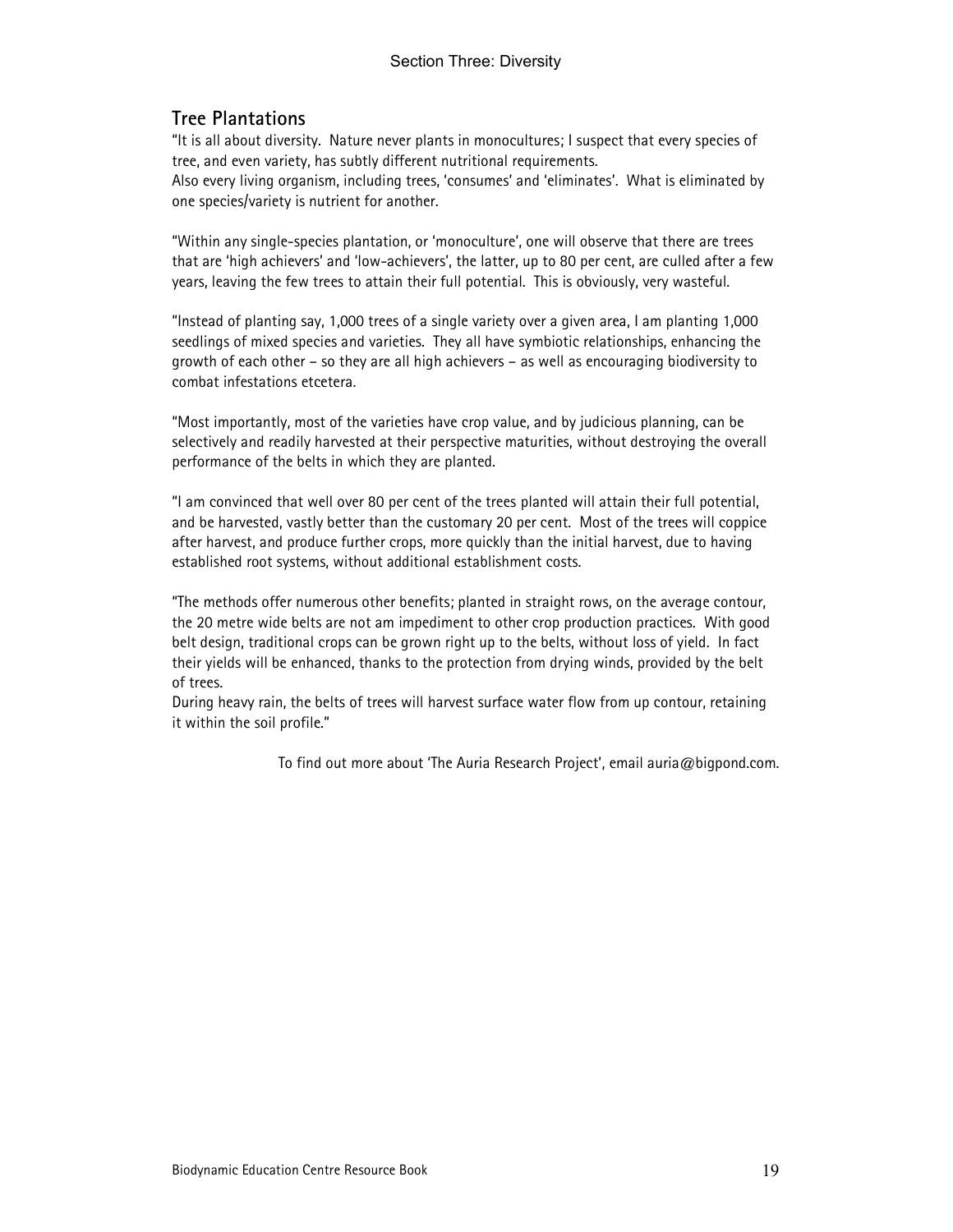# Regulating the Woodland

By Rudolf Steiner

Farmers must understand something about fostering insect-life and bird-life, because everything in nature is interdependent – everything. I have to emphasize this again and again.

We need to keep these things vividly in mind because they are very important for our insight here. The right astralization of the air is brought about by the world of flying creatures, and this astrality is in interaction with the wooded areas, which direct it in the right way, just as in our body certain forces direct our blood in the right way. The effect of a forest is felt over a very large area, and in areas with no woods, this function must be preformed by something else, We must realize that in areas where fields and meadows alternate with woods, the vegetation is subject to quite different laws than in vast treeless regions.

You can tell that some regions of the earth were heavily forested before human beings had anything to do with this – for in certain matters nature is still wiser than people are – and it's safe to assume that if forests are naturally present in a given area, that their presence has certain advantages for the herbaceous and grassy vegetation of the surrounding farms. In such areas, we should be insightful enough not to cut down all the forests, but rather to take good care of them. However, since the earth is slowly changing due to all kinds of climatic and cosmic influences we should also have the courage – if we see the vegetation on our farms is being stunted – to expand the wooded areas in the vicinity, instead of merely doing all kinds of experiments on and with the fields. On the other hand, if we notice that the plants are growing rampant and lack strength to form seeds, we should take steps to clear certain areas in the woods. In areas naturally destined to be wooded, regulating the woodland is simply part of farming, and must be regarding in its full spiritual significance.

Steiner, R., (1993) Agriculture, PA. BFGA inc. USA. pp145-147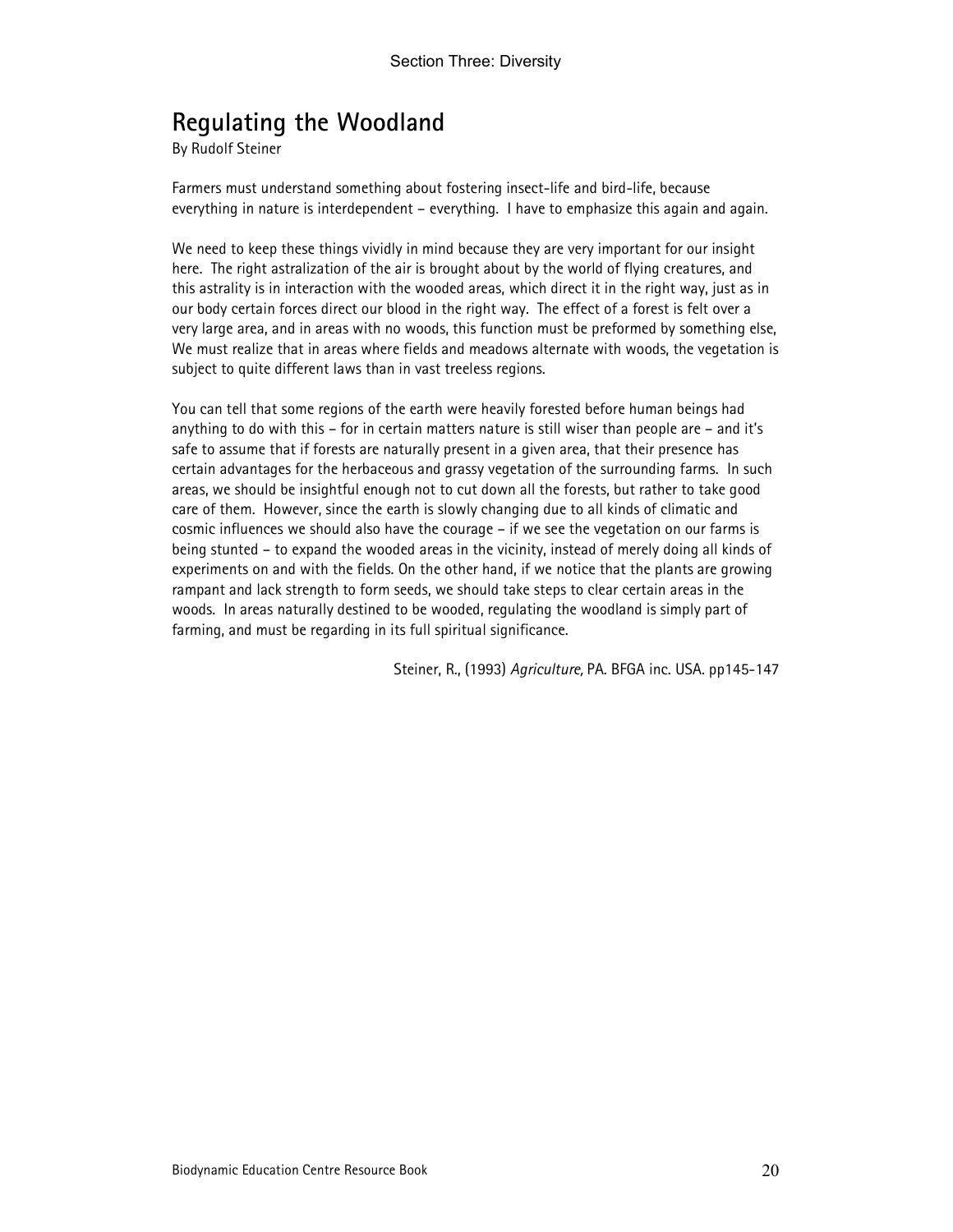# **Shelterbelts**

When planting and maintaining shelterbelts to buffer hot drying summer winds and/or the colder winter winds select different species according the wind direction and season e.g. deciduous trees to buffer the northerly winds but evergreen for the southerly winds.

### Benefits from the Use of Shelterbelts

The benefits derived from planting trees and hedges to enhance the environment are very obvious, particularly to birdlife and bees. The increased humidity created by these areas of trees can increase plant production by 100%.

### Benefits of Shelterbelts Include:

- enhances etheric energy of the site
- prevents drying off of soil moisture
- lessens evaporation rates
- helps in the control of soil erosion
- prevents leaching of humus
- higher growth rate between plantings
- improves level of production
- reduces stress in plants and animals
- diverts frosts around the site
- provides nesting sites for birds
- provides animal fodder in times of drought
- protection from the elements
- shade for animals
- provides source of flowers for pollinators
- prevents damage to the crop
- prevents breaking of branches heavy with crops in orchard management
- provides habitats for wildlife
- acts as a wildlife corridor
- provides firewood
- buffers chemical spray drift.

### Establishing Shelterbelts

Shelterbelts should be:

- planted a right angles to the prevailing wind
- used solely to break the force of the wind and reduce its velocity
- so thick as to create wind turbulence on the far side
- not so thin that they do not fulfill their purpose (you should be able to see someone standing on the other side of the shelter belt)
- wide and multi-purpose, not merely a windbreak
- used for bee fodder, firewood, stock shelter and as a food source
- used to stop drying of soils and subsequent loss of humus.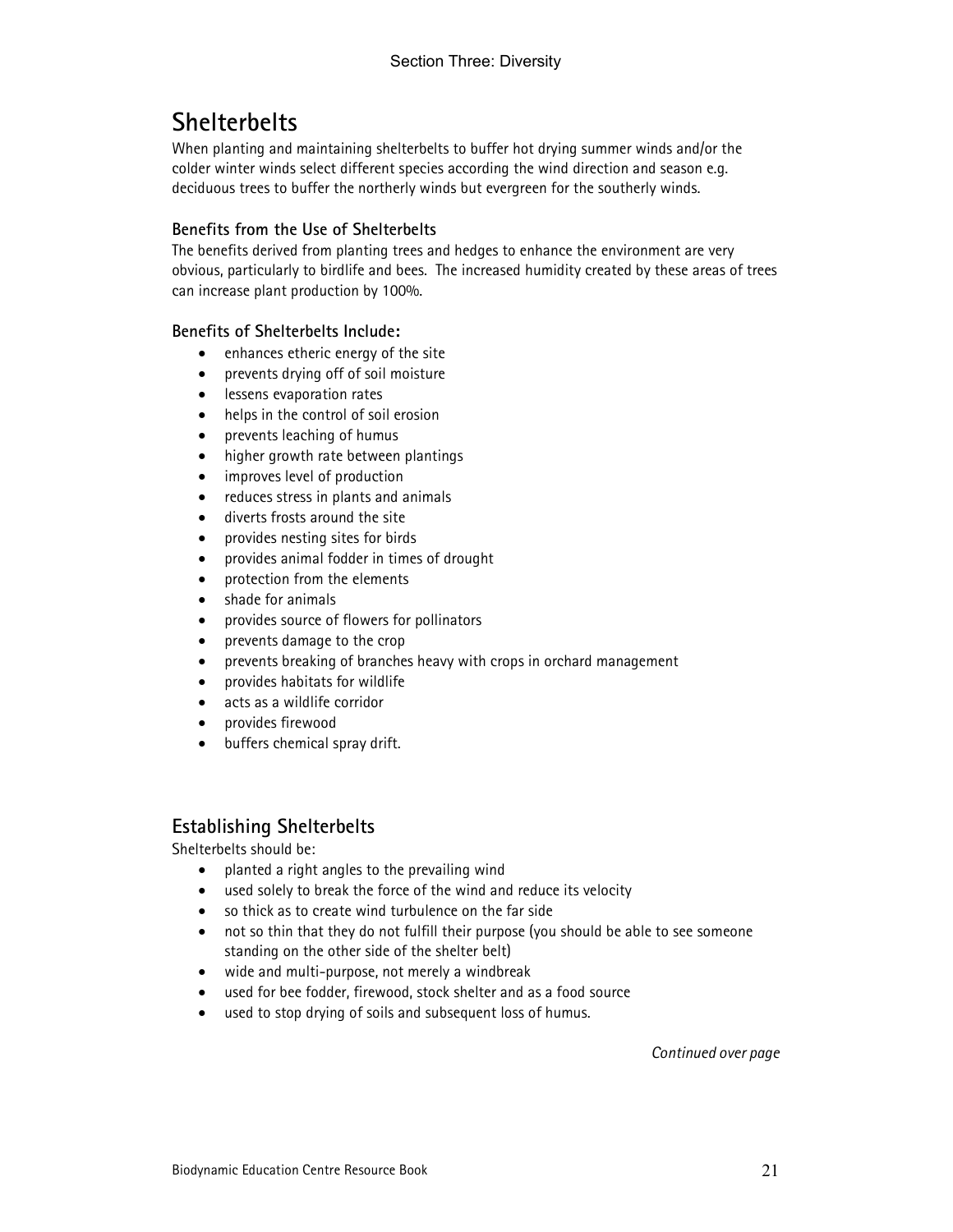### Section Three: Diversity

#### Role of Shelterbelts

The site must be protected against harsh winds. Shelterbelts can be planted to buffer cold winds during winter and spring and also to buffer hot drying summer winds. With the design and planting of any shelterbelt ensure that the winds are only buffered and not completely blocked so as to prevent air movement or cause turbulence on the downward side.

Consider the severity of winds when selecting suitable species. In very exposed site you will need to select trees which can be established on exposed sites. Once these plants become established they provide shelter for establishing plantings of less hardy species. You should consider planting at least three different species of varying heights; the lowest growing on the side of the prevailing winds.

Protective hedges between individual paddocks should be planted and should enclose the entire area. These plantings should be as varied as possible and could include pollination plants for bees and plants and species which provide habitats for predators. The more varied the planting, the better will be the biological effect.



December 1982 **February 2003** 



Shelterbelts, Photos courtesy John Weatherstone, Lyndfield Park

### Maintaining Shelterbelt Plantings

Assess the health, growth and vitality of trees on a regular basis.

Undertake maintenance work as required which includes:

- checking density of plantings
- removing competing trees and/or branches as required to ensure adequate space, light, water and nutrients
- removing dead diseased or broken material.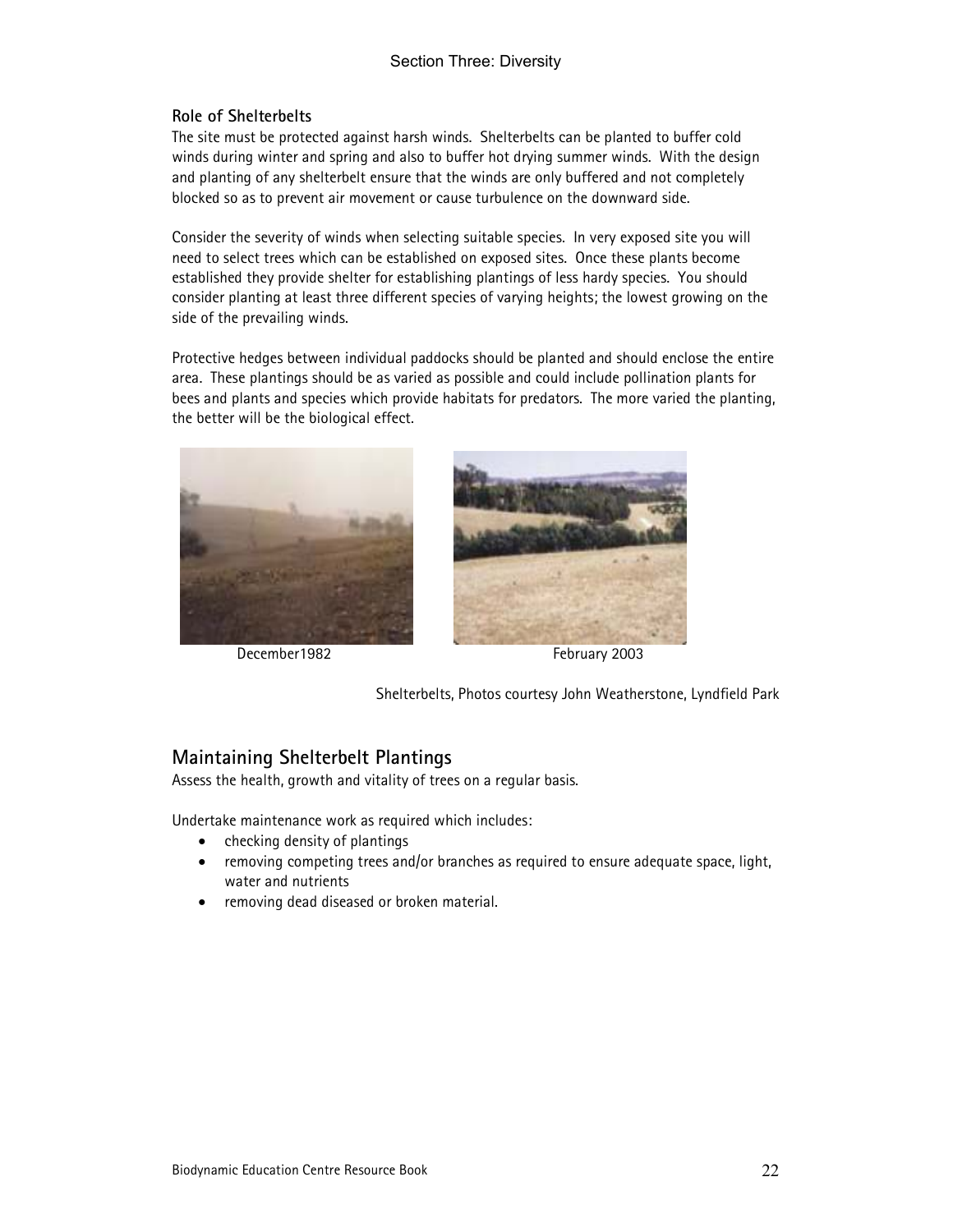### Windbreaks and Farm Productivity

Why should a farmer fence existing vegetation, plant corridors and blocks of trees and shrubs – is there really an economic benefit in allocating land to trees and shrubs? There certainly is, reports BFA's Louise Skidmore, who explains that conservation and farm productivity are complementary.

Following are just some of the many advantages of planting trees and shelter belts that are relevant for all farming methods:

#### Look at Erosion, Salinity & Water Quality

Land degradation problems requiring the treatment of whole catchments (such as sheet and gully erosion), and some forms of dryland salinity, can be aided by strategic establishment of windbreaks. It is ironic that in Australia, where moisture availability often limits agricultural production through much of the year, so many land degradation problems are caused by an inability of crops and pastures to use enough of the incoming rainfall.

Infiltration of unused rainfall through the soil profile to the groundwater is the major cause of dryland salinity. Excess runoff erodes soil. On average an estimated 5-10% of rainfall is unused in Australian agriculture and percolates into the groundwater or runs off (Peck & Hurle 1973).

The water used by trees is significantly greater than by agricultural crops and pastures. It has been estimated that 30-40 mature trees per ha are sufficient to use all of this excess rainfall. Establishing trees and other deep-rooted perennial plants on farms helps produce a more closed water and nutrient cycle, retaining rainfall and nutrients that are at that site and using them productively. Trees reduce erosion, improve water quality by filtering and reduce rising salinity by keeping the water table low and away from the shallower roots of pasture and crops.

farms may help to control erosion and nutrient loss, lack of vegetation interrupts the nutrient cycle and exposes the soil to erosion.

In the mulga country, 10cm of topsoil is readily lost from wind erosion and runoff after storms. In SE Queensland, seven tonnes of topsoil is lost for every tonne of grain produced. Incidentally, in Victoria and South Australia where large scale clearing of land has occurred, the value of treed properties has increased by 20-30%.

Animals experiencing extreme hot or cold conditions require more energy to maintain basic metabolism and thus have less energy available to increase body weight, or to produce meat, milk or wool. More feed is required to simply counter the environmental stress. Under adverse conditions, livestock performance is inefficient relative to the quantity of feed eaten – animals graze less and sometimes not at all.

Experiments with penned sheep and cattle have shown that strong wind and rain double the energy requirement of animals. One Australian study from the New England Tablelands showed that cold stress can depress sheep live weight gain by 6kg and can depress wool growth by 25% (Lynch & Donnelly 1980). A study in Montana, USA showed that beef cattle protected by windbreaks were on average 16kg heavier than those unsheltered (USDA 1994). In southern Victoria it has been calculated that the provision of shelter can increase milk production by 30%. 10% of this is attributed to the greater efficiency of conversion of feed, and 20% to the greater amount of feed available (Fitzpatrick 1994).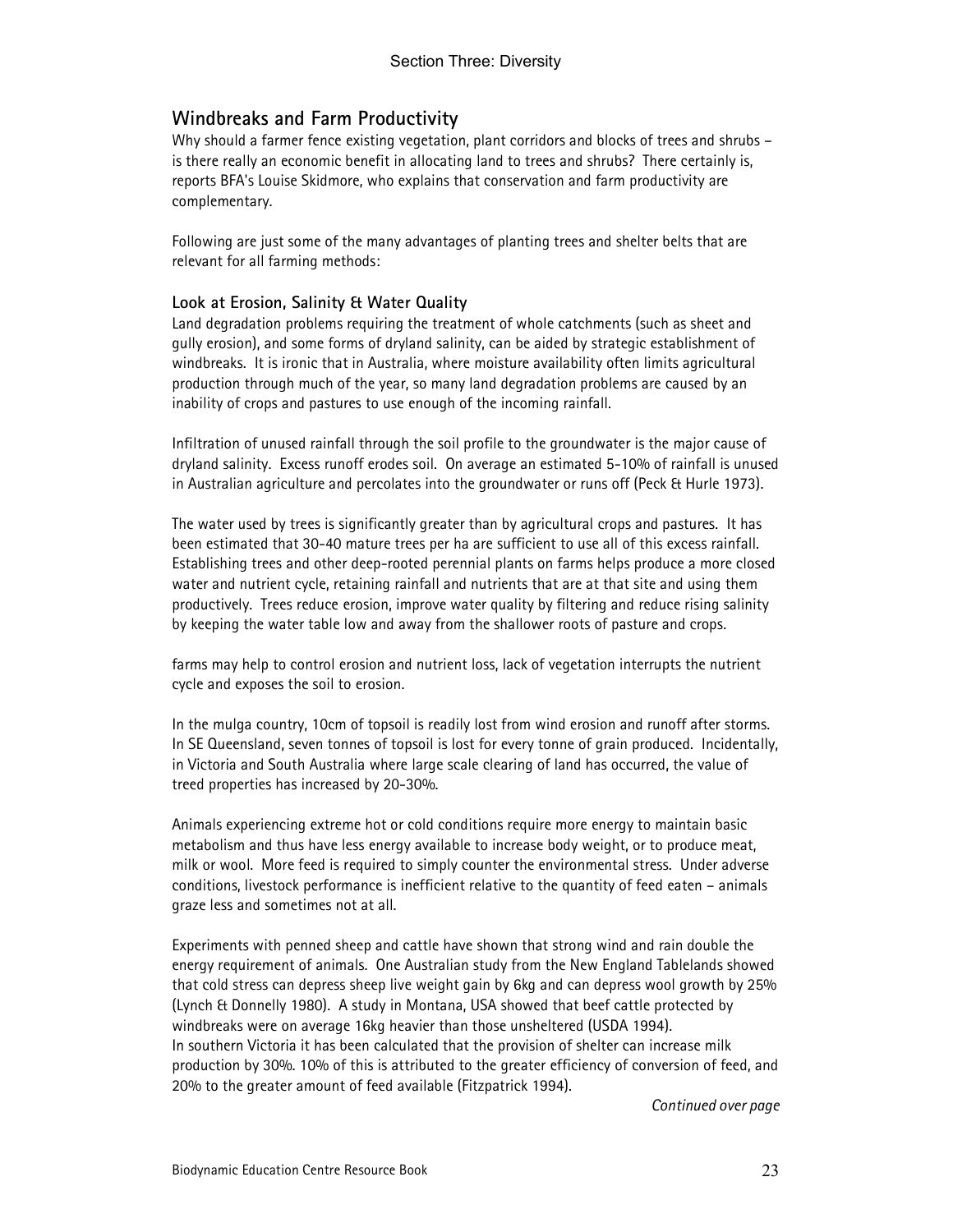The provision of adequate shelter can prevent dramatic stock losses under extremely adverse conditions. It can also provide small regular returns due to improved animal productivity. Other benefits of shelter to livestock include increased feed availability, reduced calf/lamb and offshears losses due to stress, and increased efficiency of conversion of feed to meat, milk and wool.

#### Enhance Habitat for Insect Predators

A major benefit of fenced windbreaks and shelter belts is the provision of habitat for wildlife. Many species of wildlife – such as insectivorous birds – eat enormous quantities of problem insects, especially scarab beetles, cockchafers, crickets and grasshoppers.

Magpies will take thousands of scarab beetle larvae per hectare from pastures. A single ibis will consume 200g of insects a day – a flock might consume a half million grubs of insects a day. Insectivorous bats may consume half their bodyweight in insects every night (Platt 1995). This pest control costs nothing and is ongoing, year in year out. The encouragement of wildlife is generally complementary to agriculture. In fact the harmonization of nature conservation with productive farming is an essential feature in holistic organic systems.

#### Benefits to Crop Production

Vegetables, specialty crops, and orchards derive benefits from the provision of shelter (Baldwin 1988). Shelter helps reduce rubbing damage and the consequent downgrading of produce – this can reduce damage by as much as 30% for mangoes and citrus in Queensland.

The microclimate changes created by windbreaks accelerate crop development – giving growers a price advantage. Price of horticultural crops is strongly linked to quality. One New Zealand study (McAneny et al 1984) showed exportable kiwifruit yields declining from 40kg per vine near a windbreak to less than 10kg per vine in more exposed locations, with fruit damage increasing from less than 5% to greater than 40%.

Irrigation salinity, caused by excessive recharge of saline groundwater from applied irrigation water, can be reduced by windbreaks in combination with sound irrigation practices.

In broadacre cropping and pasture situations, although a windbreak may have an allelopathic effect and will compete with crop or pasture growth in a narrow zone immediately adjacent to it, a 70-80 meter strip of permanent vegetation will reduce soil moisture evaporation, erosion potential and result in higher yields (BFA News, Dec. 2000, p. 34). Moreover, a boundary windbreak will serve as a buffer zone to trap undesirable spray drift, an important consideration in an organic system.

By integrating conservation practices into a farm management plan, conservation and productivity will complement each other.

Whilst there may be some teething problems initially relating to establishment in the form of feral animals, weeds, costs and demands on resources, it is important to remember that the overall benefits of the active and balanced eco-system present in windbreaks and shelter belts, far outweigh the negatives.

> Louise Skidmore, Director, Environmental Issues, BFA News, Autumn 2001 ps. 28 & 29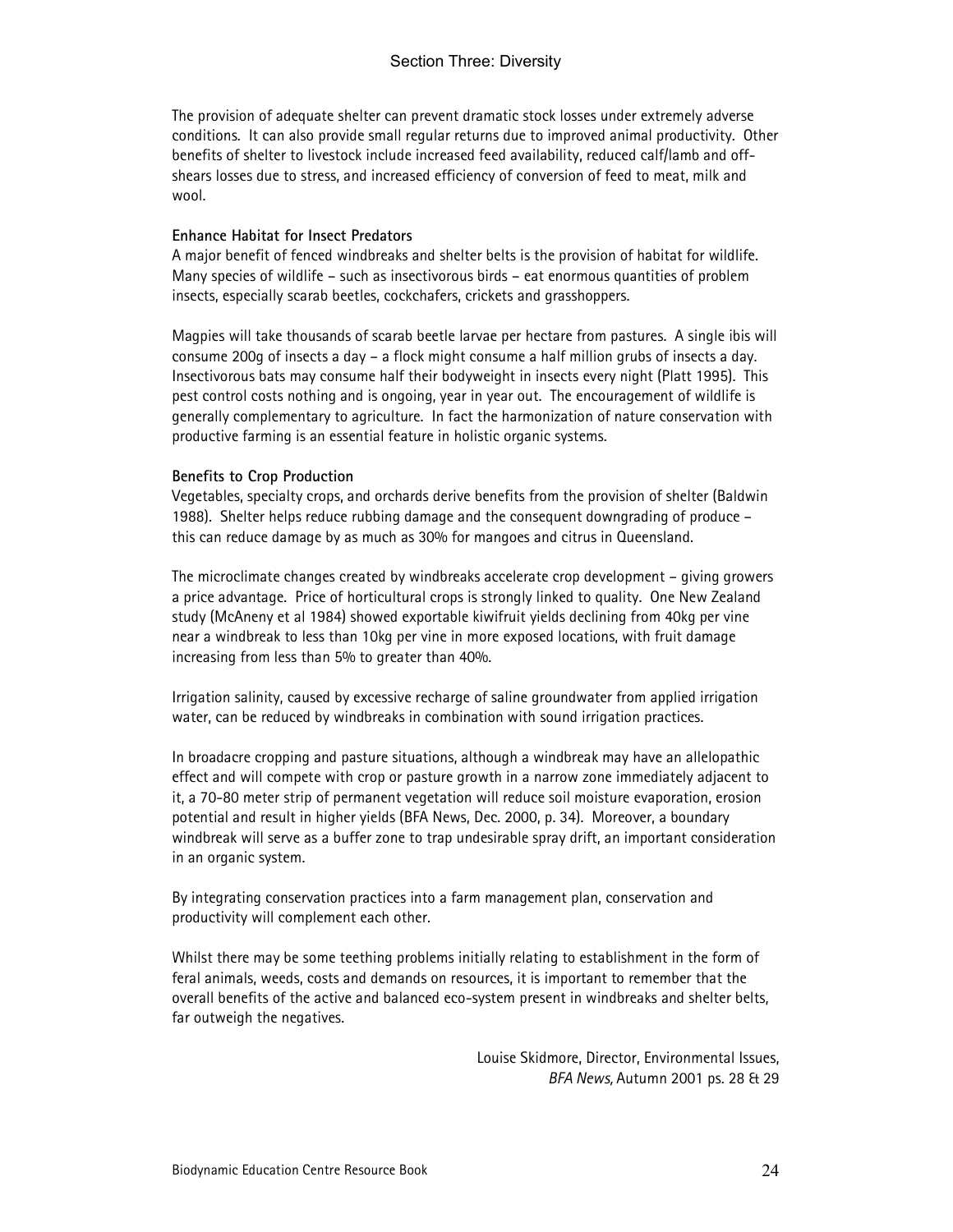### Native shelterbelts

Compiled by Rachelle Carritt, Illustrations: Judith Denby Design, Formerly produced by NSW NPWS, as Land for Wildlife Note 7, Conservation Management Notes are published by the NSW National Parks and Wildlife Service for the Conservation Partners Program.

### Some of the Advantages of Well Designed Native Shelterbelts

- protection of livestock from the extremes of temperatures and harsh winds—in wet and cold conditions
- shelterbelts can assist in reducing the loss of stock during calving and lambing offshears (Farming for the Future 1999)
- protection of crops and pastures—shelterbelts assist in crop and pasture production by reducing plant and soil moisture loss caused by extreme winds
- provision of habitat for local fauna and flora
- improvement to the aesthetic value of the property
- prevention of soil and wind erosion
- protection from fire— a shelterbelt can reduce wind speed, which affects the rate of fire spread.

#### Features of a Good Shelterbelt;

- shelterbelts that are open but without large gaps provide semi-permeable protection and are usually recommended for crops and pastures. Allowing some airflow through the shelterbelt ensures that deflected air is not prone to descending too rapidly causing unwanted turbulence on the leeside of the shelterbelt, providing a greater area of protection (Breckwoldt 1983)
- dense or impermeable shelterbelts can be used to protect small, confined areas such as farm buildings or yards (Breckwoldt 1983)
- L-shaped shelterbelts are ideal for areas requiring high protection
- shelterbelts do not need to be a strictly linear shape. Ones that follow the contour of the land or a creek or river line can still offer areas for stock shelter, regardless of changes in the direction of the wind
- the height of shelterbelts determines what area of land is to be protected (Breckwoldt 1983). The area of land protected by the shelterbelt is approximately 20 times the height of the tallest trees in the shelterbelt (Brouwer and Dutton 1992; Breckwoldt 1983; Stelling 1998). Large properties may require numerous of shelterbelts for protection
- a porous shelterbelt (porosity  $-50\% 60\%$ )
- a non-porous shelterbelt (porosity —20%) (Abel et al. 1998).

Generally, longer shelterbelts are more desirable than shorter ones. Short shelterbelts tend to channel wind sideways around them — detracting from their effectiveness (Breckwoldt 1983). It is suggested that a shelterbelt's length be approximately 12 times the mature height of its trees, i.e. 240 metres long for a shelterbelt 20 metres high (Stelling 1998 and Breckwoldt 1983). Linking shelterbelts to other corridors of natural vegetation greatly reduces wind speed when compared to single isolated shelterbelts (Simpfendorfer 1989).

The shape and width of shelterbelts determine their effectiveness. An ideal shelterbelt may be one, for instance, whose entire length and height is relatively uniform in providing semipermeable protection. If, however, there are large gaps along the length of the shelterbelt this can lead to 'jets' of wind that can reduce the effectiveness of the shelterbelt (Abel et. al. 1997).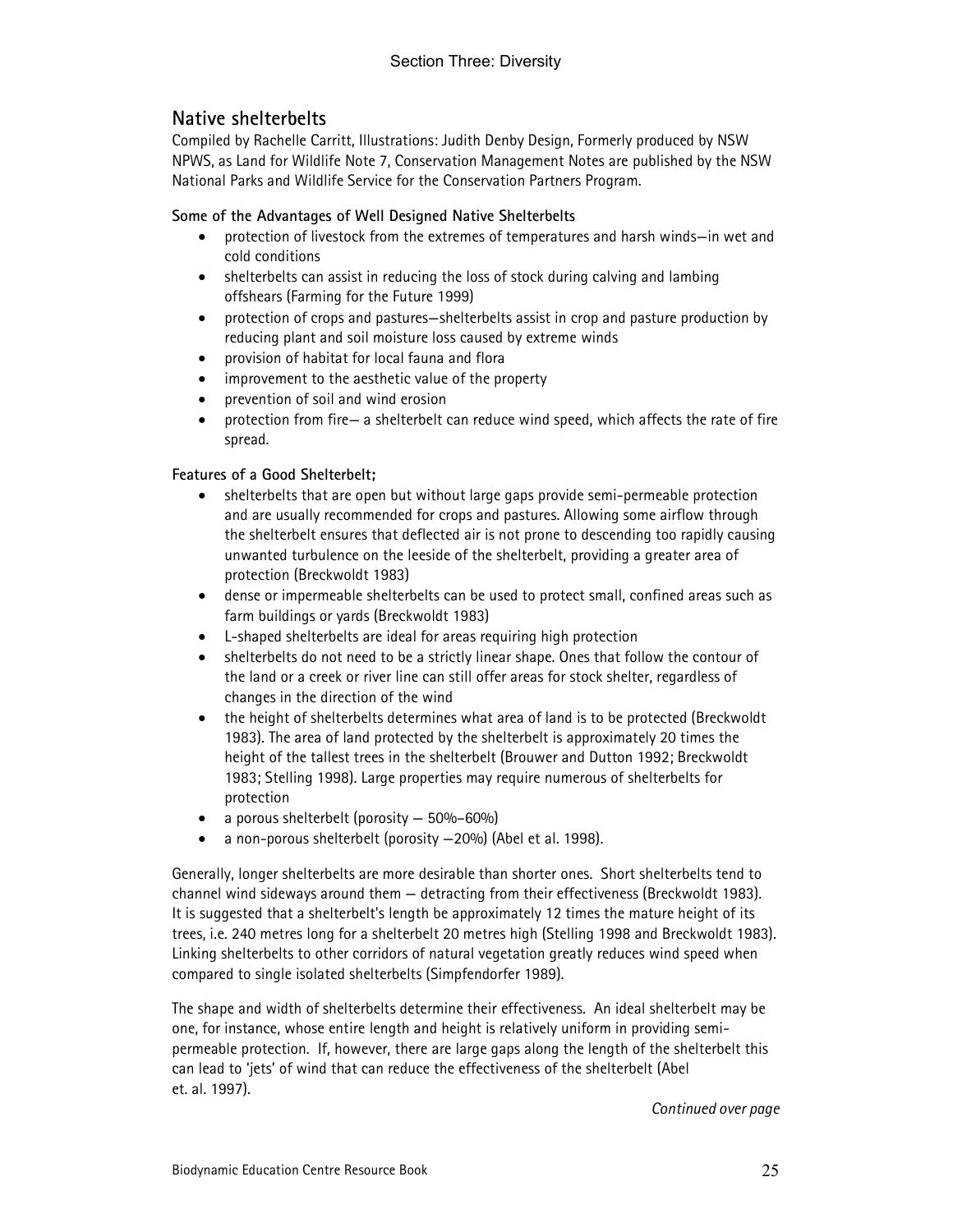The greatest potential for wildlife habitat is in wide shelterbelts (around 5-7 rows of trees or more) connected to large areas of native bushland (Stelling 1998). In narrow shelterbelts (around 2-3 rows of trees) gaps are difficult to manage and widely spaced individual or isolated trees are prone to dieback and are unlikely to be replaced by natural regeneration (Dorricott and Roberts 1993). Native wildlife will benefit and be attracted to shelterbelts if they are planted with a wide range of local native trees, shrubs and grasses.

If a variety of species is not planted, the shelterbelt is prone to outbreaks of disease and pests increasing the likelihood of dieback (Archer 1997). Consider species that provide good shade and are vigorous growers. These may be species that already grow on the property, or that are known survivors locally (Farming for the Future 1995). They will contribute to the effectiveness of the shelterbelt, as well as providing quality habitat and protection for native fauna

Permeable shelterbelts planted with a variety of local native species provide habitat for native wildlife without creating turbulence.



#### Identifying Shelterbelt Locations

Choosing suitable locations for shelterbelts is part of developing a Physical Property Plan (Whole Farm Plan) for the property, (Farming for the Future 1995).

Shelterbelts that form natural corridors with other areas of native vegetation provide the opportunity for wildlife movement. Take into consideration naturally occurring shelterbelts such as along tree lined watercourses, ridges, farm boundaries, roadsides, and native vegetation occurring along travelling stock routes. These areas can provide high quality habitat for wildlife.

Take advantage of existing habitat features. Consider establishing a shelterbelt that includes existing native plants such as old paddock trees and native grasses. These established areas will assist in any further regeneration process. Conversely, planting a shelterbelt in an area which is dominated by exotic grasses and has a history of fertiliser use will reduce the chance of natural regeneration in the shelterbelt. This may lead to weed control problems, and the competition of exotics with the planted natives (Sheahan, M. 1998).

Planning with neighbours can assist in determining the appropriate location for shelterbelts; maps and aerial photographs are also useful.